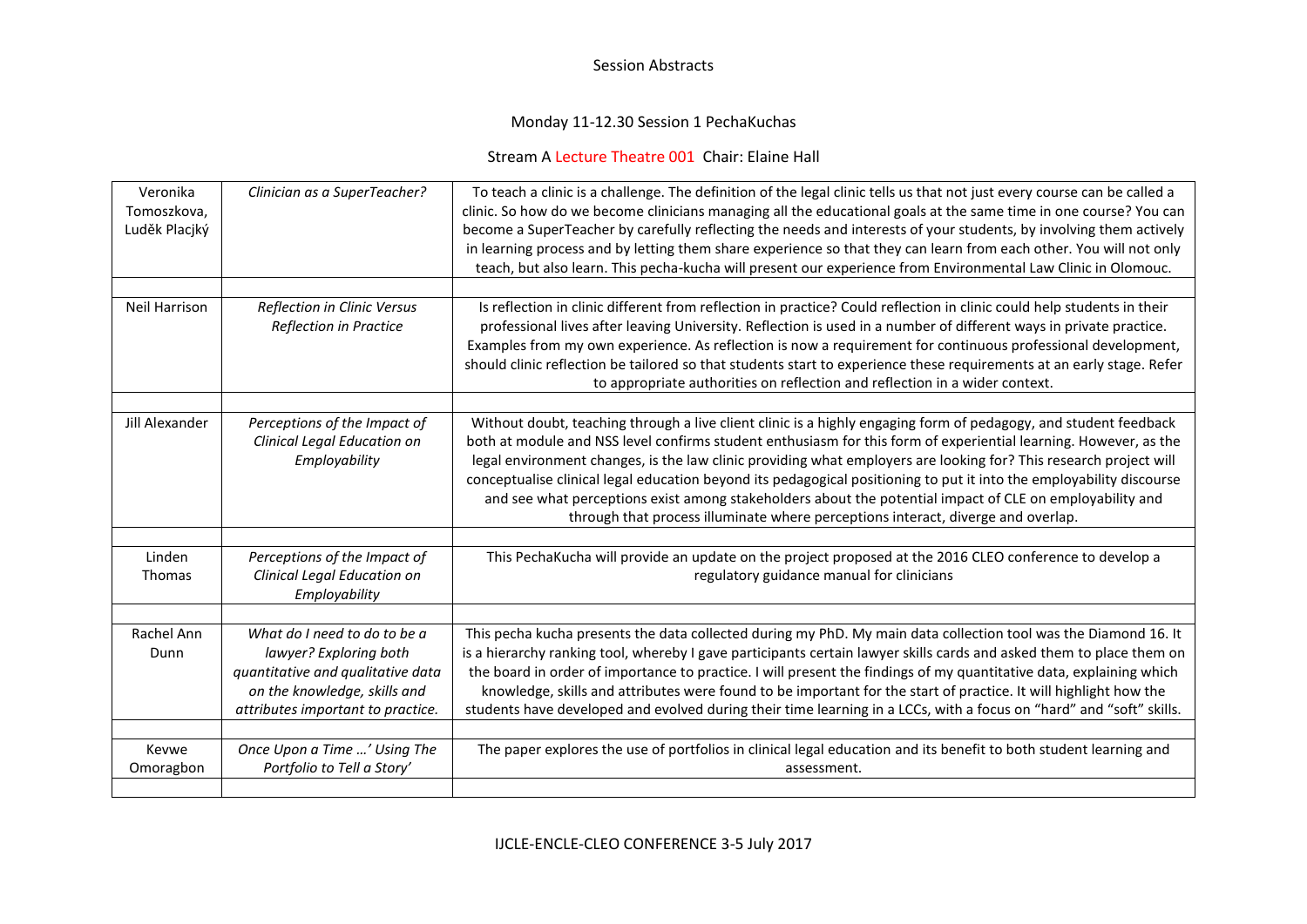### Monday 11-12.30 Session 1 PechaKuchas

# Stream B Lecture Theatre 002 Chair: Jonny Hall

| Maxim<br>Tomoszek                                    | From Story To Policy                                                                 | When teaching a clinic, sometimes you feel like that you become part of something bigger - a story of one person<br>transforms into story of a whole community, allowing for much bigger outcome than expected. The impact of this<br>transformation is multi-fold - it transforms the students, the teacher, the community, the class, the way you teach.<br>This presentation explores the factors enabling such transformation and its impacts on people involved, the way<br>we teach and the community, and suggest how to make the most of it.                                                                                                                                                                                                                                             |
|------------------------------------------------------|--------------------------------------------------------------------------------------|--------------------------------------------------------------------------------------------------------------------------------------------------------------------------------------------------------------------------------------------------------------------------------------------------------------------------------------------------------------------------------------------------------------------------------------------------------------------------------------------------------------------------------------------------------------------------------------------------------------------------------------------------------------------------------------------------------------------------------------------------------------------------------------------------|
| Sheena<br>Shakur                                     | Legal Literacy Clinics in India: A<br>community need                                 | With the aid of slides would make short presentation on the working of legal literacy clinics in the law school of<br>Kerala. The functioning of the Kerala Legal Services Authorities in order to help the clinical students and how it<br>helps the society at large working together with the practicing lawyers are looked into. The challenges in running a<br>literacy clinic would also be discussed.                                                                                                                                                                                                                                                                                                                                                                                     |
| Vera Gulina                                          | Legal Clinic and Community<br><b>Needs</b>                                           | Legal Clinic of the Northern Arctic Federal University has two programs: "Real Client" (general practice) and "Street<br>Law". Program "Real Client" focuses on housing, social, labor, pension issues and we provide annually<br>approximately 350 consultations. In the framework of "Street Law", students create and realize social-oriented<br>projects that aimed to legal promotion among vulnerable people (school students, students of rehabilitation<br>centers and juvenile corrections). The presentation focuses on ways of teaching students in legal clinic, particular,<br>on how to design social projects and realize it, how to specify needs of society and formulate goals and results of<br>projects, how to cooperate with NGOs and public authorities and other issues. |
| Sumbel Mehdi<br>Chris Sangster<br>Chantelle<br>Oxley | Our year as students in the<br><b>Student Law Office: expectations</b><br>vs reality | At Northumbria Law School we prepare to work in the clinic for a year before we enter it - including working with<br>standardised clients (simulated interviewing and advising). We all had expectations of what working in the clinic<br>would be like. We never imagined we would be launched into a case where nine of us would end up working<br>together for 350 clients. In this presentation we reflect on the experience of working on a large strategic case<br>alongside working for individual clients on a range of other work.                                                                                                                                                                                                                                                      |
| Sara Sánchez<br>Fernández                            | The Clinician and social<br>entrepreneurship: the experience<br>of IE Legal Clinic   | The presentation gives insight in the Legal Clinic of IE Law School (Madrid), a relatively recent project, which is<br>consolidating on a particular area, social entrepreneurship, this being a unique focus in Spain. This specialization<br>reflects the expertise of the institution and our student's profile, together with the certainty that social<br>entrepreneurs are relevant players in social change. IE Legal Clinic aims at being a catalyst for positive change: the<br>students learn how transactional lawyering can be used for the public interest by contributing to social<br>entrepreneurship. We will share some of our experiences in the last months.                                                                                                                 |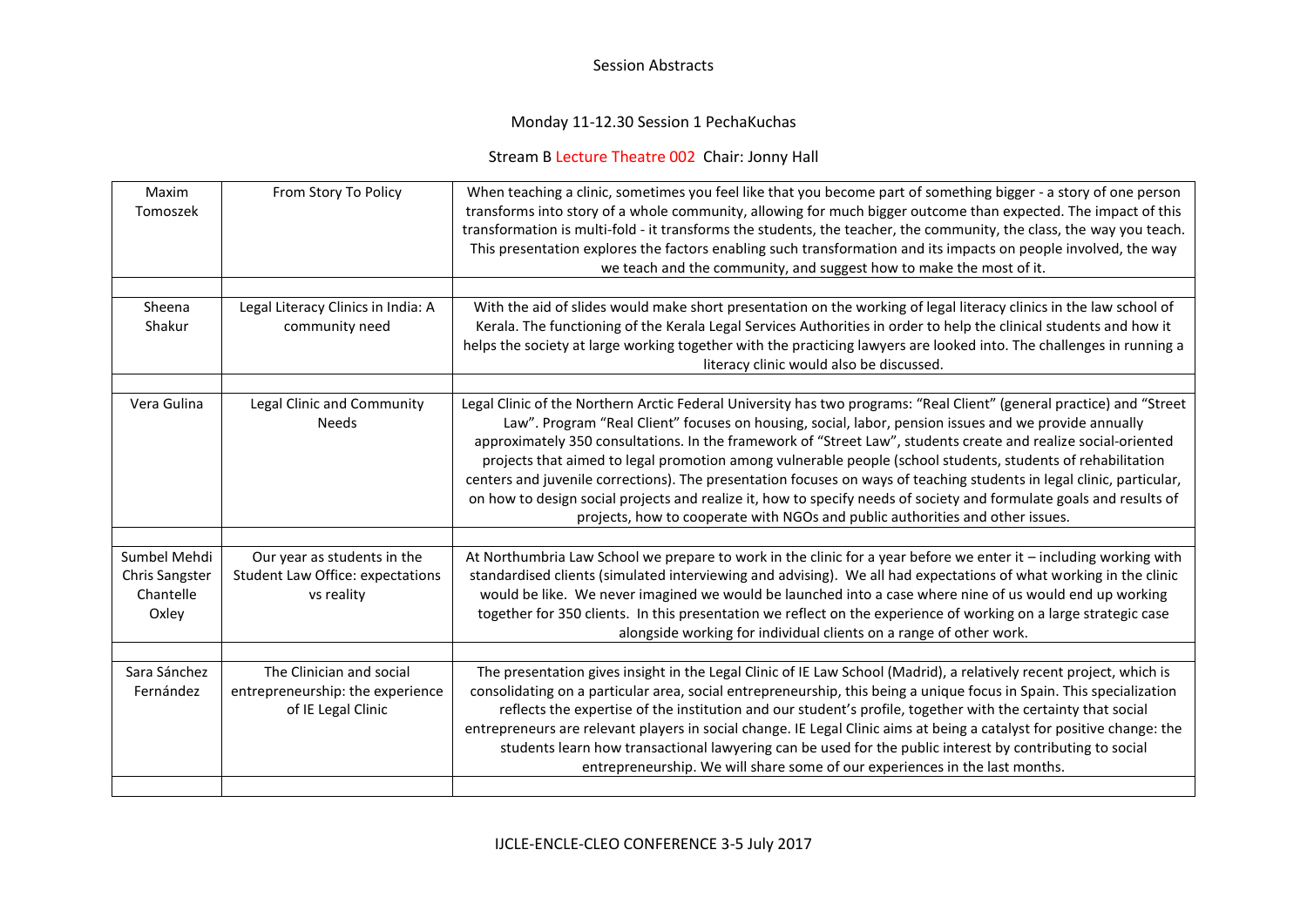| Monday 13.30-15.20 Session 2 Seminars |
|---------------------------------------|
|---------------------------------------|

| <b>Chair: Caroline Gibby</b><br>409 | 420<br><b>Chair Carol Boothby</b> | <b>Chair Paul McKeown</b><br>410 | 417a<br><b>Chair Rachel Dunn</b>  | 417b Chair Chris Simmonds        |
|-------------------------------------|-----------------------------------|----------------------------------|-----------------------------------|----------------------------------|
| JoNel Newman, Melissa Swain         | <b>Steve Levett</b>               | Jeff Giddings                    | Yuliya Khvatsik, Katsiaryna       | Cristina Puigdengolas, Ana       |
|                                     |                                   |                                  | Siniuk                            | Higuera                          |
| Beyond "Self Care": Teaching        | The business case for Clinic      | Clinic as the 'Room of           | Gender equality and is it         | Legal clinics serving as an      |
| Students about Trauma and its       |                                   | Requirement': What Students      | relevant for legal clinics.       | accelerator for innovative legal |
| Impact on Clients and their         |                                   | Think They Are Learning From     |                                   | solutions for the new            |
| Lawyers                             |                                   | <b>Clinics and Placements</b>    |                                   | challenges of the coming         |
|                                     |                                   |                                  |                                   | future.                          |
| Understanding the impact of         | As Universities become more       | This seminar draws on J. K.      | Mainstreaming gender              | Our Foundation, through its      |
| trauma is essential for             | and more focused on the           | Rowling's notion of the Room     | equality in system-wide           | work in and understanding of     |
| advocates representing              | bottom line, Student Legal        | of Requirement, a secret space   | teacher education institutions    | the clinical work, serves as an  |
| vulnerable populations both         | Advice Centres can be seen as     | that can change to meet the      | is crucial. Firstly, gender       | accelerator facilitating         |
| for effective representation        | an expensive luxury. This         | particular needs of students     | equality is a priority on the     | innovative legal solutions to    |
| and advocates' well-being. We       | seminar will offer an             | and others at Hogwarts School    | international development         | the coming challenges for the    |
| should educate students about       | opportunity for clinicians to     | of Magic and Wizardry. The       | agenda, and secondly,             | legal profession related to      |
| how past trauma exposure can        | share ideas about how to          | flexibility and potential of     | teachers are central to the       | justice, rule of law and human   |
| impact the client's ability to      | make the business case for        | clinics (including external      | education system for the key      | rights, constituting the social  |
| work with their attorneys and       | clinical legal education and      | placements) means they can       | roles they play in the            | basis of ethical legal practise. |
| to participate in a complex         | measure its cost-effectiveness.   | provide students with a range    | transmission of values,           | The multiplying effect of the    |
| legal system and about their        |                                   | of opportunities for both        | knowledge, and the                | Foundation collaboration as a    |
| own exposure to vicarious           |                                   | personal and professional        | development of human              | clearing house with Law          |
| trauma. Attorneys are at a          |                                   | development. This is in large    | potential and skills. A gender    | Schools and Universities will    |
| high risk of vicarious trauma.      |                                   | part driven by the               | self-audit at Belarus Legal       | be shown by the bringing up of   |
| The panelists will present          |                                   | relationships students have      | <b>Clinics Model demonstrated</b> | several experiences related to   |
| current information on trauma       |                                   | with their supervisor(s) and     | the need of working out           | new public interest law issues   |
| from the sciences and best          |                                   | peers. A key reference point     | gender equality considerations    | such as social grants, Business  |
| practices recommendations.          |                                   | for the seminar will be an       | into all aspects of the work of   | and Human Rights, Social         |
| We will work with participants      |                                   | interactive discussion of        | Legal Clinic . This session seeks | entrepreneurship all linked to   |
| to avoid or minimize re-            |                                   | responses to a survey of         | to articulate the nature of       | the 4th industrial revolution to |
| victimization and exposure to       |                                   | Australian law students          | gender issues that arise in       | be discussed among clinicians.   |
| secondary trauma, and to            |                                   | involved in clinics.             | legal education, to explore       |                                  |
| increase resilience and post-       |                                   |                                  | how gender justice outcome        |                                  |
| traumatic growth.                   |                                   |                                  | can be integrated as value        |                                  |
|                                     |                                   |                                  | components                        |                                  |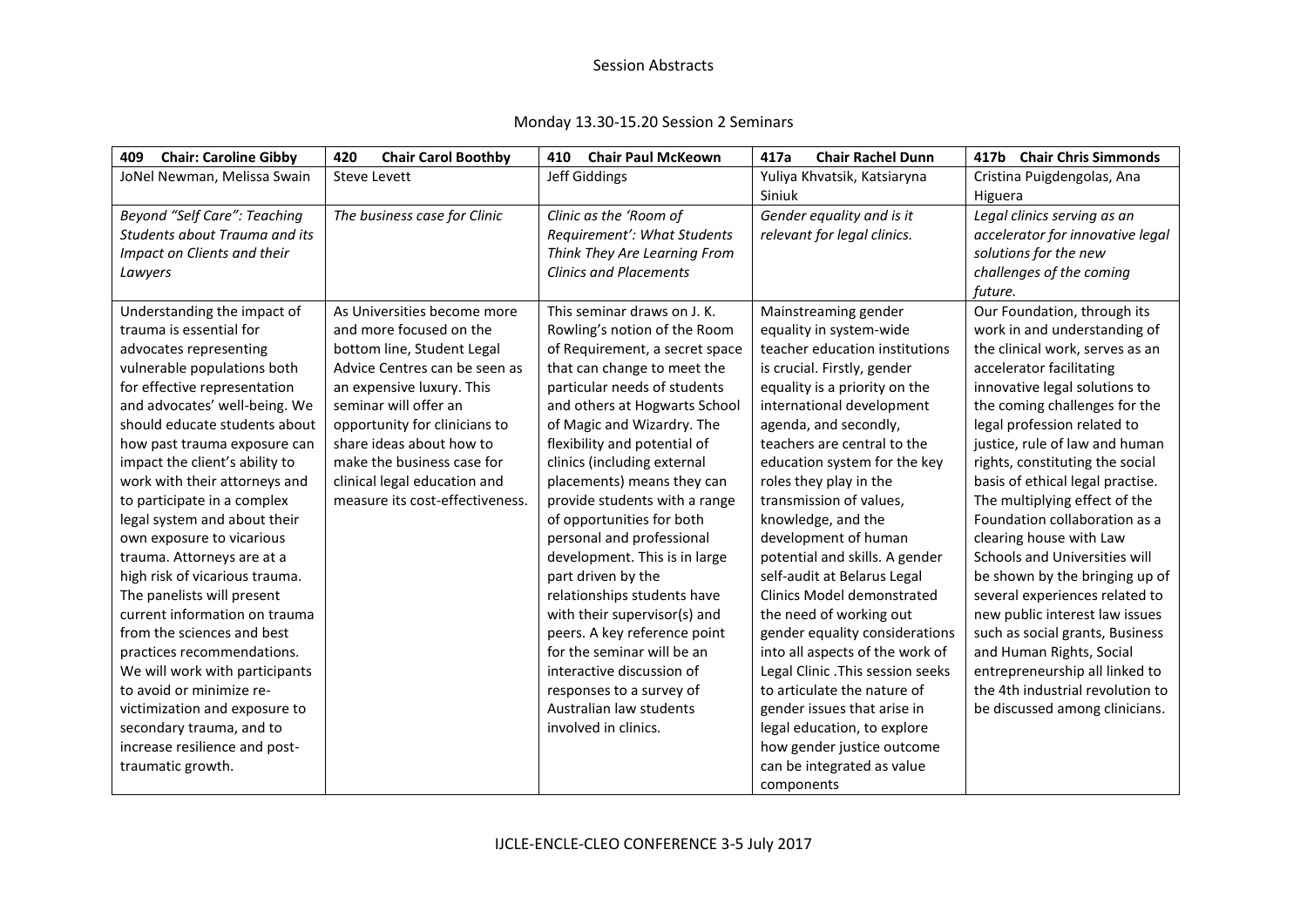# Monday 15.20-16.50 Session 3 Papers *15.20-50*

| 409 Chair Elaine Campbell         | 420 Chair Cath Sylvester         | <b>Chair Jonny Hall</b><br>410    | 417a Chair Elaine Hall          | 417b Chair Tribe Mkwebu         |
|-----------------------------------|----------------------------------|-----------------------------------|---------------------------------|---------------------------------|
| <b>Clinics Mean Business</b>      | Who do we think we are?          | <b>The Long View</b>              | <b>Researching Impact</b>       | <b>Foundations and Values</b>   |
| Wissam Aoun, Patrick Cahill       | Lourens Grove, Frederik          | Gemma Smyth                       | David Raeburn, Clare Johnson    | Kwame Akuffo                    |
|                                   | Grobler                          |                                   |                                 |                                 |
| The trans-atlantic patent         | The Clinician - identity and     | Canadian CLE: What do the         | LawWorks' Better Information    | Evolving Jurisprudence in CLE   |
| project                           | impact                           | next 20 years hold?               | Pilot                           |                                 |
| The TransAtlantic Patent          | The clinician's sense of their   | Following up on cross-Canada      | LawWorks, a charity working     | This paper contends that        |
| Project was designed to           | own identity (combined with      | research conducted in 2016,       | in England and Wales,           | clinical legal education has    |
| explore the possibility of        | that of the specific clinic) can | the presenters will further       | supports a network of over      | developed into an articulate    |
| creating an international         | have a significant impact on     | report on the state of clinical   | 220 independent legal advice    | juridical category over recent  |
| intellectual property clinical    | how and if the above are         | and experiential learning in      | clinics. In 2016 the            | decades with a discrete, albeit |
| network, wherein students         | navigated. There are some        | Canada and pilot their            | organisation conducted a        | complimentary, jurisprudence.   |
| from each respective clinical     | indications from other fields    | recommendations based on          | learning review of the process  | The province of clinical legal  |
| program would work together       | demonstrating dangers that       | both the data gathered and a      | of collecting outcomes          | education now extends           |
| on respective clinic files, learn | can be brought about when        | comparative literature review.    | monitoring data from legal      | beyond traditional boundaries   |
| patent practice in each           | one near identity homogeneity    | The presenters will highlight     | advice clinic clients. After    | and even the exalted mission    |
| respective jurisdiction and       | in particularly socio-political  | some of the thorniest             | researching existing practices, | of an embracive and effective   |
| ultimately, plant the seeds for   | matters. This paper will         | problems in Canadian clinical     | an outcome framework was        | practice in experiential        |
| a program allowing clients        | explore the clinician and        | and experiential learning,        | developed to guide a small-     | learning. The paper concludes   |
| from in different jurisdictions   | academic identity, specifically  | many of which echo debates in     | scale pilot involving four      | that the manifold roles of the  |
| to acquire patent protection      | considering the risks of         | other jurisdictions including: is | clinics. From a sample of 170   | law clinic now include a        |
| abroad. This pilot program,       | problems as already found in     | clinical legal education more     | clients, 62 completed follow    | significant contribution to     |
| while modest in scope, was        | other fields and the resulting   | expensive, and who should         | up impact assessment            | jurisprudence itself and in     |
| very successful. This paper       | impact this could have on the    | pay?; how should clinical and     | interviews conducted by an      | articulating a practical        |
| highlights the features of the    | clinic(ian) and community        | experiential legal education be   | external research agency. At    | approach to student learning,   |
| TransAtlantic Patent Project, in  | needs, the impact of the clinic  | scaffolded in the curriculum?;    | this session LawWorks will      | social consciousness and social |
| terms of structure and            | and curriculum and student       | what is the role of community     | share the learning from the     | justice. The discourse is       |
| substance, addresses the key      | learning.                        | in the student learning           | pilot and the                   | informed by the conception      |
| lessons learned throughout        |                                  | experience?, and other key        | recommendations for further     | and operation of a unique       |
| the project and sets out          |                                  | questions.                        | research applying this          | partnership between the         |
| several recommendations           |                                  |                                   | approach with a larger sample   | University of West London,      |
| towards the goal of working       |                                  |                                   | of clinic clients.              | Ealing Equality Council and the |
| with actual clients from each     |                                  |                                   |                                 | <b>Community Advice</b>         |
| jurisdiction.                     |                                  |                                   |                                 | Programme.                      |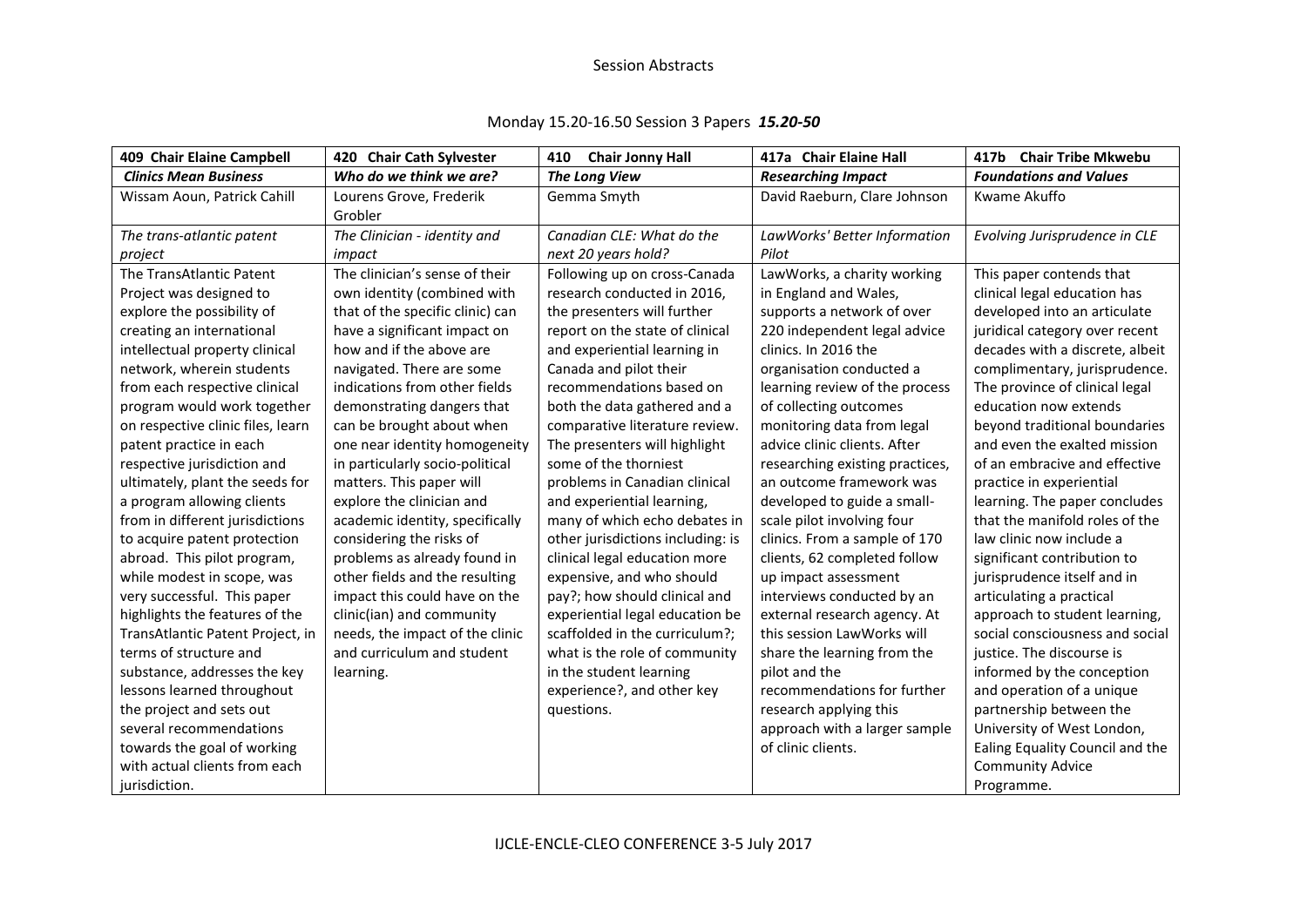| 409 Chair Elaine Campbell         | 420 Chair Cath Sylvester            | 410<br><b>Chair Jonny Hall</b>  | 417a Chair Elaine Hall            | 417b<br><b>Chair Tribe Mkwebu</b> |
|-----------------------------------|-------------------------------------|---------------------------------|-----------------------------------|-----------------------------------|
| <b>Clinics Mean Business</b>      | Who do we think we are?             | <b>The Long View</b>            | <b>Researching Impact</b>         | <b>Foundations and Values</b>     |
| Victoria Gleason, Lucy Hatt       | David Fennelly                      | Pawel Klimek, Katarzyna         | Alan Russell, Andy Unger          | Donald Nicholson, JoNel           |
|                                   |                                     | Furman, Ewelina Milan, Kamil    |                                   | Newman, Marissa Swain,            |
|                                   |                                     | Mamak                           |                                   | Fergus Lawrie                     |
| <b>Breaking down Boundaries</b>   | <b>Practitioners and Professors</b> | Past Present and Future of CLE  | The impact of extended clinical   | Using Forum Theatre to teach      |
|                                   |                                     | in Poland                       | placements                        | Skills, Values and Ethics         |
| Students are likely to obtain     | Clinical legal education can        | This paper was written by four  | The LSBU Legal Advice Clinic is   | Recognizing that lawyers often    |
| the impression that knowledge     | play an important role in           | lecturers, from different       | an innovative clinical project    | dehumanize their clients, act     |
| can be compartmentalised and      | bridging the traditional            | universities located in Warsaw  | where students, under             | paternalistically and without     |
| fitted neatly into distinct       | division between the                | and Cracow. Two of these        | supervision of experienced        | empathy, and otherwise            |
| 'boxes'. Whilst                   | profession and the academy.         | universities are financed by    | and legally qualified university- | oppress them - sometimes          |
| administratively convenient it    | However, it raises challenging      | the government and the other    | employed staff, deliver           | with the best of intentions,      |
| does nothing to teach students    | issues about the role and           | two from students' fees. Our    | immediate face-to-face social     | sometimes because they are        |
| the complexities of real life. In | status of practitioners and         | paper critically examines the   | welfare law advice to clients     | busy and simply going through     |
| reality there is often a lot of   | practising academics within         | history of clinical legal       | from our local community.         | the motions – the authors         |
| blurring of disciplines and this  | the academy. At a time of           | education in Poland. It also    | Since 2011 we have assisted       | brought the concept of forum      |
| is especially true for business   | increasing specialisation and       | assesses the economic, legal    | more than 3500 local people       | theatre as a tool to teach        |
| and law. A collaborative          | research intensity, how can         | and social background to the    | and trained over 200 student      | client interviewing into a        |
| project between students of       | and should universities             | differences and similarities    | legal advisors. This paper will   | clinical exchange program         |
| Northumbria's Student Law         | accommodate practitioners           | between clinical legal          | present the preliminary           | between the Universities of       |
| Office and Northumbria's          | and the profession? This            | education and legal practice.   | findings of a collaborative       | Strathclyde and Miami. This       |
| <b>Entrepreneurial Business</b>   | papers examines this issue by       | The paper explains how          | research project between          | paper introduces forum            |
| Management programme will         | reference to the Irish              | learning outcomes have led to   | <b>LSBU clinicians and social</b> | theatre, briefly describes how    |
| be analysed to demonstrate        | experience.                         | law clinics becoming a          | scientists experienced in         | it has been used in various       |
| the potential benefits of cross   |                                     | pedagogical and professional    | quantitative research methods     | educational settings, then        |
| discipline collaboration within   |                                     | treasure trove for individual   | to investigate whether there is   | chronicles our experiences in     |
| clinic. The benefits and          |                                     | clinical students and the wider | a correlation between a           | using this exciting               |
| challenges of such                |                                     | law Faculty. The results of     | placement in the Clinic and our   | methodology in law clinic and     |
| collaborative working with be     |                                     | research will demonstrate the   | undergraduate students'           | then provides a demonstration     |
| explored through the              |                                     | invaluable role of learning     | academic attainment on            | of this methodology in an         |
| experiences of lecturers and      |                                     | outcomes to clinical education  | graduation from the LSBU Law      | interactive session.              |
| students.                         |                                     | and professional development.   | programme.                        |                                   |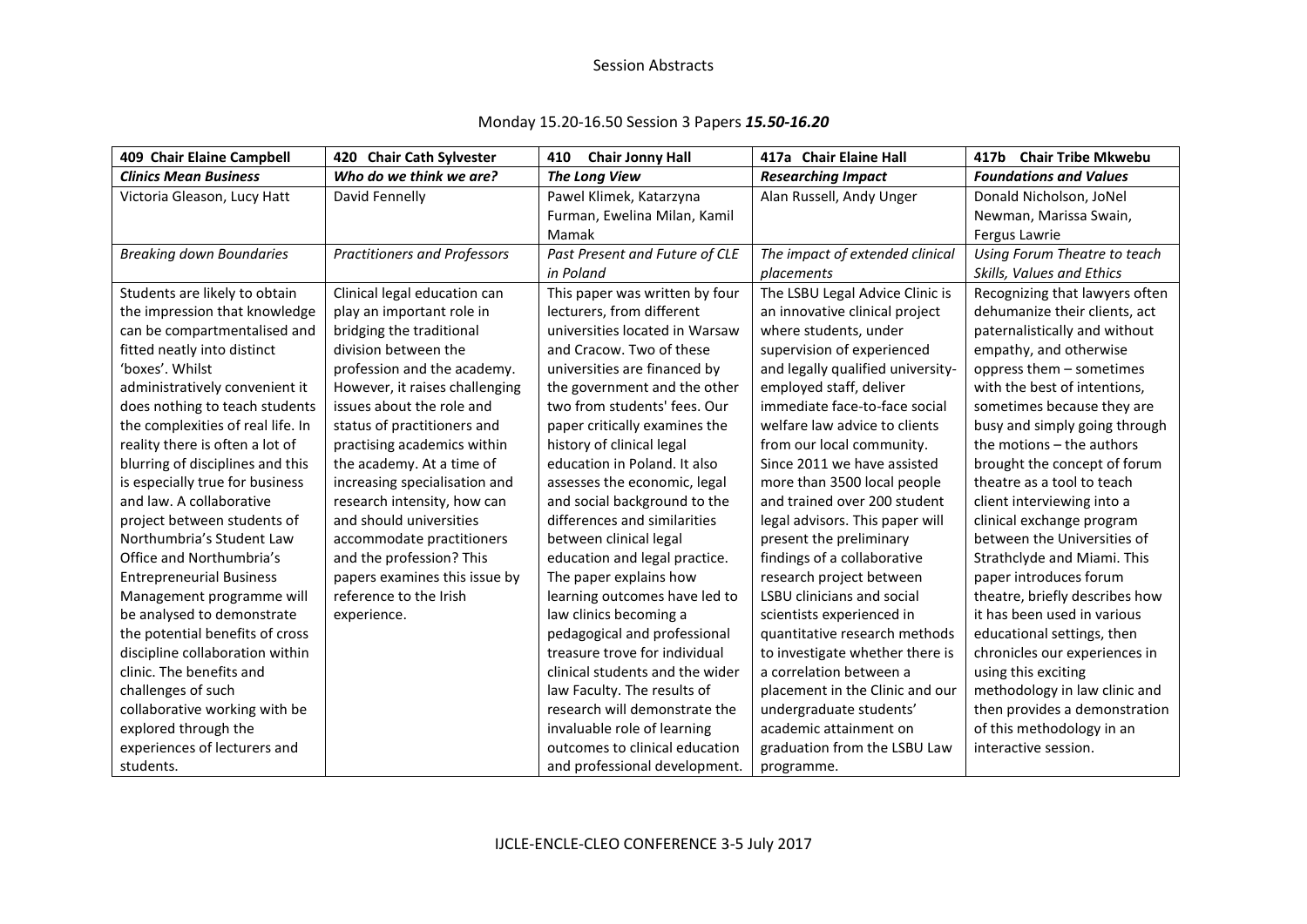| Monday 15.20-16.50 Session 3 Papers 16.20-16.50 |  |
|-------------------------------------------------|--|
|-------------------------------------------------|--|

| 409 Chair Elaine Campbell          | 420 Chair Cath Sylvester         | <b>Chair Jonny Hall</b><br>410  | 417a Chair Elaine Hall          |  |
|------------------------------------|----------------------------------|---------------------------------|---------------------------------|--|
| <b>Clinics Mean Business</b>       | Who do we think we are?          | <b>The Long View</b>            | <b>Researching Impact</b>       |  |
| Colleen Heaton                     | Su Robertson                     | Boshra Emami, and               | Louise Hewitt, Kristian Humble  |  |
|                                    |                                  | Mohammad Mahdi Meghdadi         |                                 |  |
| From Gangs to Human                | The fit and proper lawyer        | The Role of Students as         | Experiential learning on an     |  |
| Trafficking                        | pedigree                         | Clinicians in the Improvement   | Innocence Project               |  |
|                                    |                                  | of Clinical Legal Education     |                                 |  |
| This paper considers how           | Admission to the practice of     | Dr. Mohammad Mahdi              | The Innocence Project London    |  |
| embedding 'clinical' teaching      | law in 21st century Australia    | Meghdadi is one of the most     | is a pro-bono clinic dedicated  |  |
| and learning pedagogy into a       | requires evidence that the       | devoted professors in the field | to investigating wrongful       |  |
| <b>Business Schools curriculum</b> | would-be lawyer is 'fit and      | of Clinical Legal Education;    | convictions, based at the       |  |
| can have a profound effect on      | proper', having the right        | being one of the founders and   | School of Law, University of    |  |
| social justice issues in the       | pedigree. The elements of        | directors of Legal Clinic of    | Greenwich. Underpinned by       |  |
| community                          | legal professional identity are  | Mofid University (MULC), he     | experiential learning, students |  |
|                                    | contained in a formal process    | has combined his experiences    | working on the Project          |  |
|                                    | designed to evidence the         | with academic research to       | experience an                   |  |
|                                    | existence of this pedigree       | perfect the clinical legal      | employer/employee               |  |
|                                    | Yet, this identity contains a    | education in Iran over the      | relationship giving them direct |  |
|                                    | number of implicit               | years. Together with Boshra     | involvement with the cases.     |  |
|                                    | characteristics, one of which is | Sadat Emami, Ph.D student of    |                                 |  |
|                                    | the focus of this paper $-$      | law and head of research        |                                 |  |
|                                    | gender. Existing research into   | committee of MULC, having       |                                 |  |
|                                    | the hidden gender of law has     | met clinical legal educators in |                                 |  |
|                                    | yet to delve into analysis of    | conferences all over the        |                                 |  |
|                                    | gender and clinical legal        | world, they tried to explore    |                                 |  |
|                                    | education. This paper reviews    | how including students in       |                                 |  |
|                                    | the literature, investigates the | clinics and using their         |                                 |  |
|                                    | impact of clinical experiences   | potentials can improve the      |                                 |  |
|                                    | and focuses on the way that      | practical aspects of legal      |                                 |  |
|                                    | CLE undertaken in community      | education.                      |                                 |  |
|                                    | legal centres has the capacity   |                                 |                                 |  |
|                                    | for disruption of existing       |                                 |                                 |  |
|                                    | 'natural' legal hierarchies.     |                                 |                                 |  |

Tuesday 8.30-10.00 Session 4 Papers *8.30-9.00*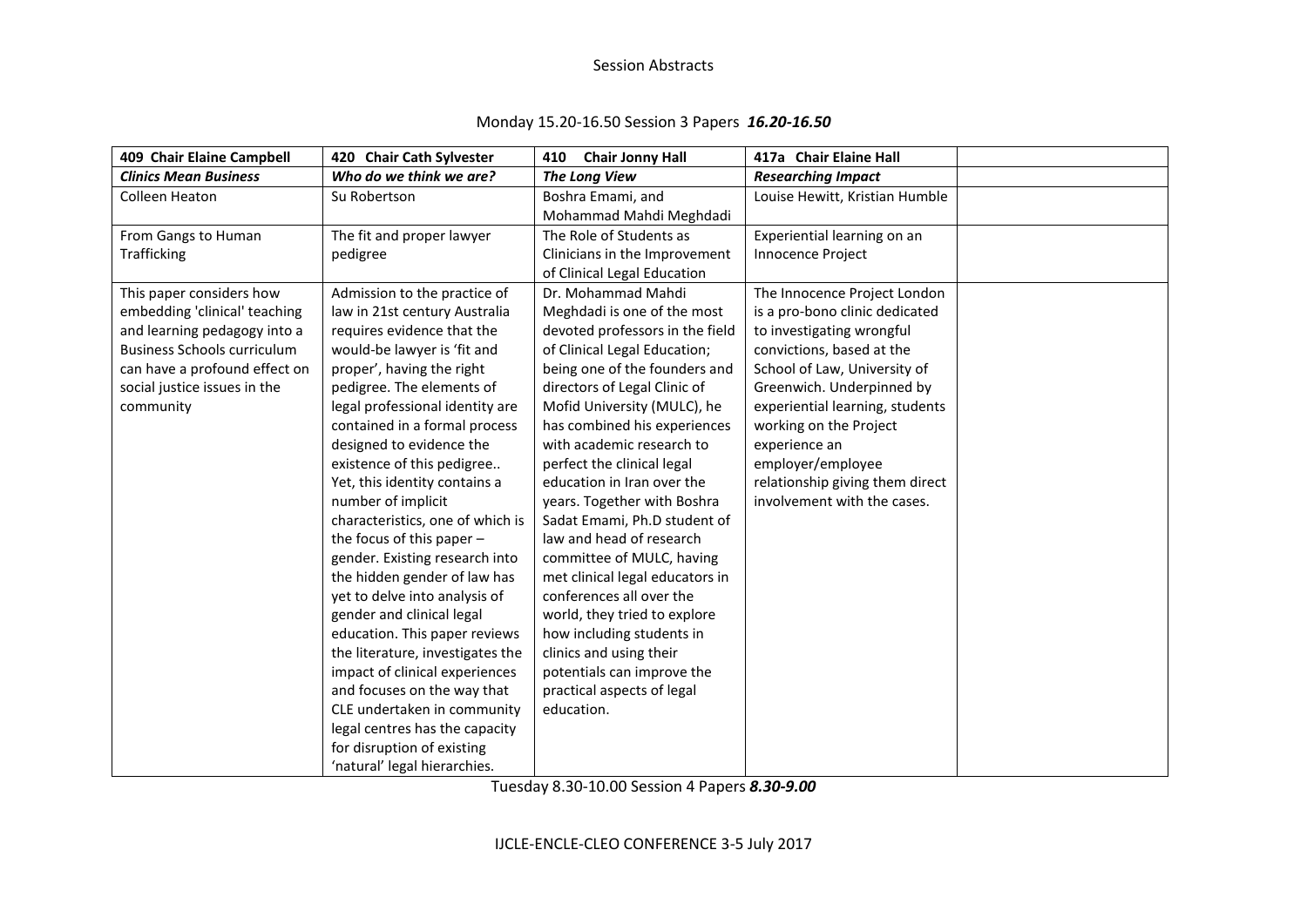| 409 Chair Jill Alexander   | <b>Chair Caroline Hood</b><br>410 | 417a Chair Lis Griffiths           | 417b Chair Elaine Hall          |
|----------------------------|-----------------------------------|------------------------------------|---------------------------------|
| <b>Assessing Clinic</b>    | The experience of ethics          | <b>Mediation Now!</b>              | <b>Growth and Vulnerability</b> |
| Lucy Yeatman               | Maria Nawaz, Denise Wasley        | Jacqueline Weinberg                | Ana Speed                       |
| To Assess or Not To Assess | "I have come to understand        | Keeping up with change - no        | Is the study of international   |
| - the clinician's dilemma  | that the law impacts different    | alternative to teaching ADR in     | family law 'important,          |
|                            | people in society in different    | clinic                             | liberating, cross-cultural and  |
|                            | ways"                             |                                    | just plain fun'?                |
| A discussion of the pros   | Kingsford Legal Centre (KLC)      | This paper argues that with        | A paper which explores          |
| and cons of intra-         | offers clinical legal education   | ADR becoming increasingly          | whether the study of            |
| curricular assessed clinic | courses, emphasizing              | dominant in Australian legal       | international family law is     |
| modules, with some         | community development             | practice, law students need to     | 'important, liberating, cross-  |
| practical suggestions for  | approaches to the law. KLC        | become more knowledgeable          | cultural and just plain fun'    |
| module aims and            | ensures that the community        | about ADR in order to better       | from a supervisor and student   |
| outcomes that encourage    | chooses its priorities and how    | represent their clients by         | perspective.                    |
| student engagement and     | it wants to resolve its issues.   | knowing about other options        |                                 |
| development as             | Our students' involvement in      | for resolving disputes and help    |                                 |
| independent motivated      | the clinic is often their first   | clients resolve their conflicts in |                                 |
| learners.                  | exposure to clients from          | cost effective ways, avoiding      |                                 |
|                            | marginalised groups. Our paper    | prolonged litigation. This paper   |                                 |
|                            | will draw on KLC's experience     | will show that it is unclear,      |                                 |
|                            | working with community            | whether ADR is being               |                                 |
|                            | members on a social housing       | sufficiently taught to students    |                                 |
|                            | project, highlighting how we      | in existing clinical legal         |                                 |
|                            | assisted the community to         | education courses and              |                                 |
|                            | ensure their voices were heard,   | advocates that it is important     |                                 |
|                            | while integrating student         | to research whether law            |                                 |
|                            | learning opportunities.           | students are being educated        |                                 |
|                            | Community members' voices         | about ADR. This research           |                                 |
|                            | will be showcased through         | explores whether and to what       |                                 |
|                            | videos. Student views on the      | extent ADR is integrated into      |                                 |
|                            | experience, gathered from         | clinical legal education across    |                                 |
|                            | surveys, will also be discussed.  | Australia.                         |                                 |

Tuesday 8.30-10.00 Session 4 Papers *9.00-9.30*

IJCLE-ENCLE-CLEO CONFERENCE 3-5 July 2017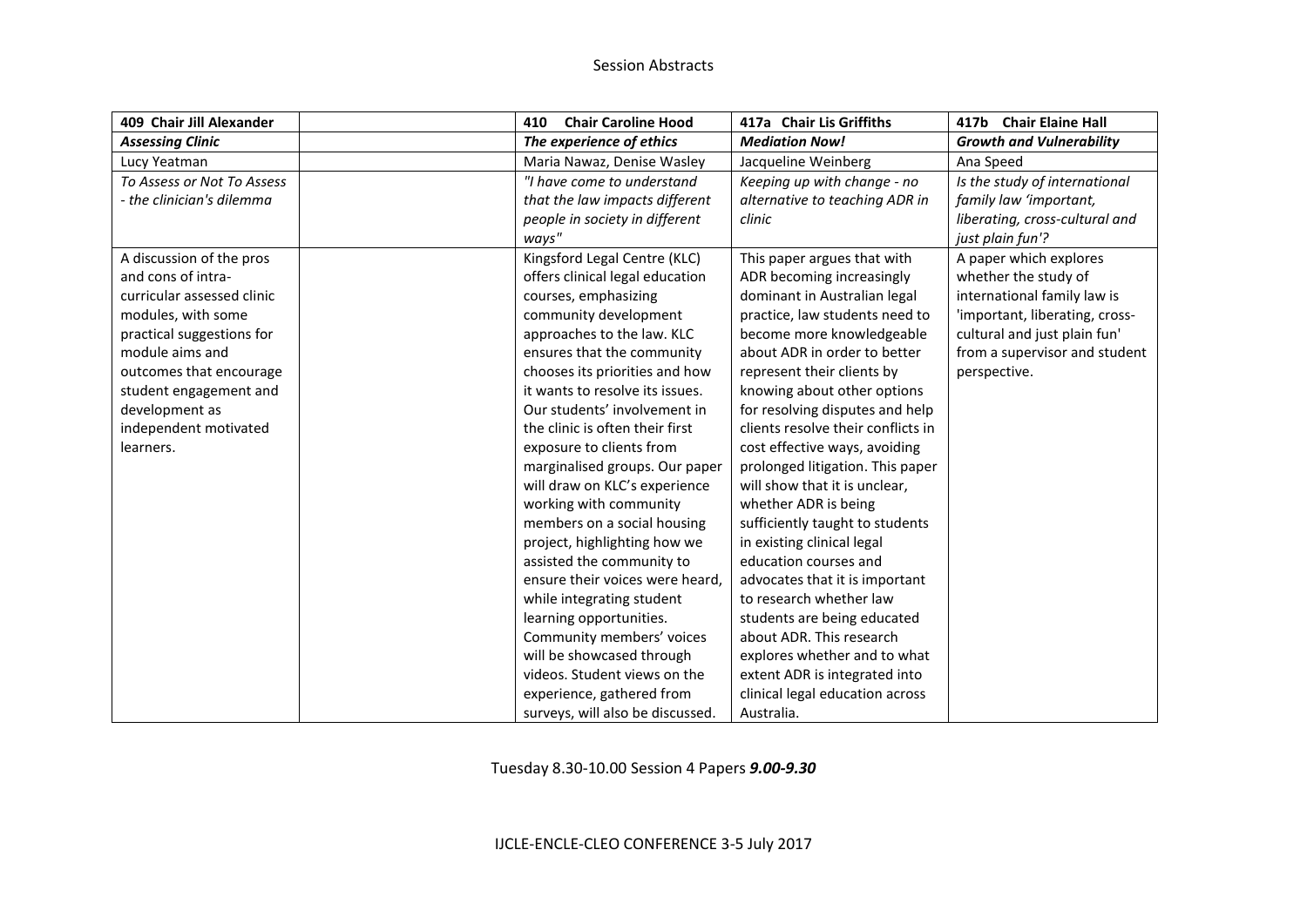| 409 Chair Jill Alexander            | 410<br><b>Chair Caroline Hood</b>  | 417a Chair Lis Griffiths           | 417b Chair Elaine Hall          |
|-------------------------------------|------------------------------------|------------------------------------|---------------------------------|
| <b>Assessing Clinic</b>             | The experience of ethics           | <b>Mediation Now!</b>              | <b>Growth and Vulnerability</b> |
| Jocelyn Milne                       | Larry Donnelly                     | Seda Gayretli Aydin                | <b>Richard Owen</b>             |
| <b>Building reflective practice</b> | Ethical dilemmas for clinicians    | <b>Mediation Clinics in Turkey</b> | The Clinical Law Student        |
| and resilience using peer           | in externship/placement clinics -  |                                    | and the Vulnerable Client       |
| performance reviews                 | too many hats?                     |                                    |                                 |
| This presentation reports on        | Clinicians have to confront        | In Turkey both mediation and       | This paper presentation         |
| the use of peer performance         | quandaries that their              | clinical legal education are new   | will explore the legal,         |
| reviews at the Flinders Legal       | colleagues teaching traditional    | subjects. In 2016, 13 law          | moral and ethical issues        |
| Advice Clinic to build              | law subjects never see. These      | schools signed Legal Clinics       | involved in advising            |
| reflective practice and             | may be more readily apparent       | protocol with Turkish Ministry     | vulnerable clients in a         |
| workplace resilience.               | in "live client" clinics, but they | of Justice. According to the       | university law clinic           |
| The requirement to work             | do surface in                      | protocol, these law schools        | setting. The presentation       |
| closely in teams with others,       | externship/placement-based         | agreed to include mediation        | will also assess the            |
| on complex legal matters,           | clinics. This paper outlines two   | clinics in their legal education   | effectiveness of measures       |
| under tight deadlines and to        | complex ethical dilemmas its       | program. Each of these law         | taken to support students,      |
| meet exacting standards of          | author recently encountered in     | schools adopted legal clinics      | as a result of the              |
| supervision present                 | the process of selecting           | into their curriculum              | presenter's experiences of      |
| challenges for most people.         | students for suitable              | differently. Generally,            | running a clinic in an area     |
| Recognising this, in March          | externships/placements,            | mediation clinic held as an        | of high socio-economic          |
| 2015, Flinders Legal Advice         | describes how each was             | elective course due to             | deprivation with a high         |
| Clinic instituted a program of      | ultimately dealt with and          | inadequate clinicians and funds.   | incidence of mental             |
| peer performance reviews.           | invites feedback as to how they    | Mediation clinic serves both       | illness.                        |
| The aim of this program was         | might be more satisfactorily       | students and society. Clinical     |                                 |
| not only to allow students to       | resolved in future. The paper      | courses and clinicians are         |                                 |
| reflect on their own                | concludes that these ethical       | inadequate in Turkey. NGOs,        |                                 |
| performance and possible            | dilemmas are a foreseeable         | bar associations, courts and       |                                 |
| areas of challenge and              | consequence of the fact that       | government should cooperate        |                                 |
| improvement, but also to gain       | clinicians wear (too?) many hats   | and fund the clinical programs     |                                 |
| understanding of the                | - some of which are ill-fitting at | and support clinicians.            |                                 |
| perception others had of            | times.                             |                                    |                                 |
| them.                               |                                    |                                    |                                 |

Tuesday 8.30-10.00 Session 4 Papers *9.30-10.00*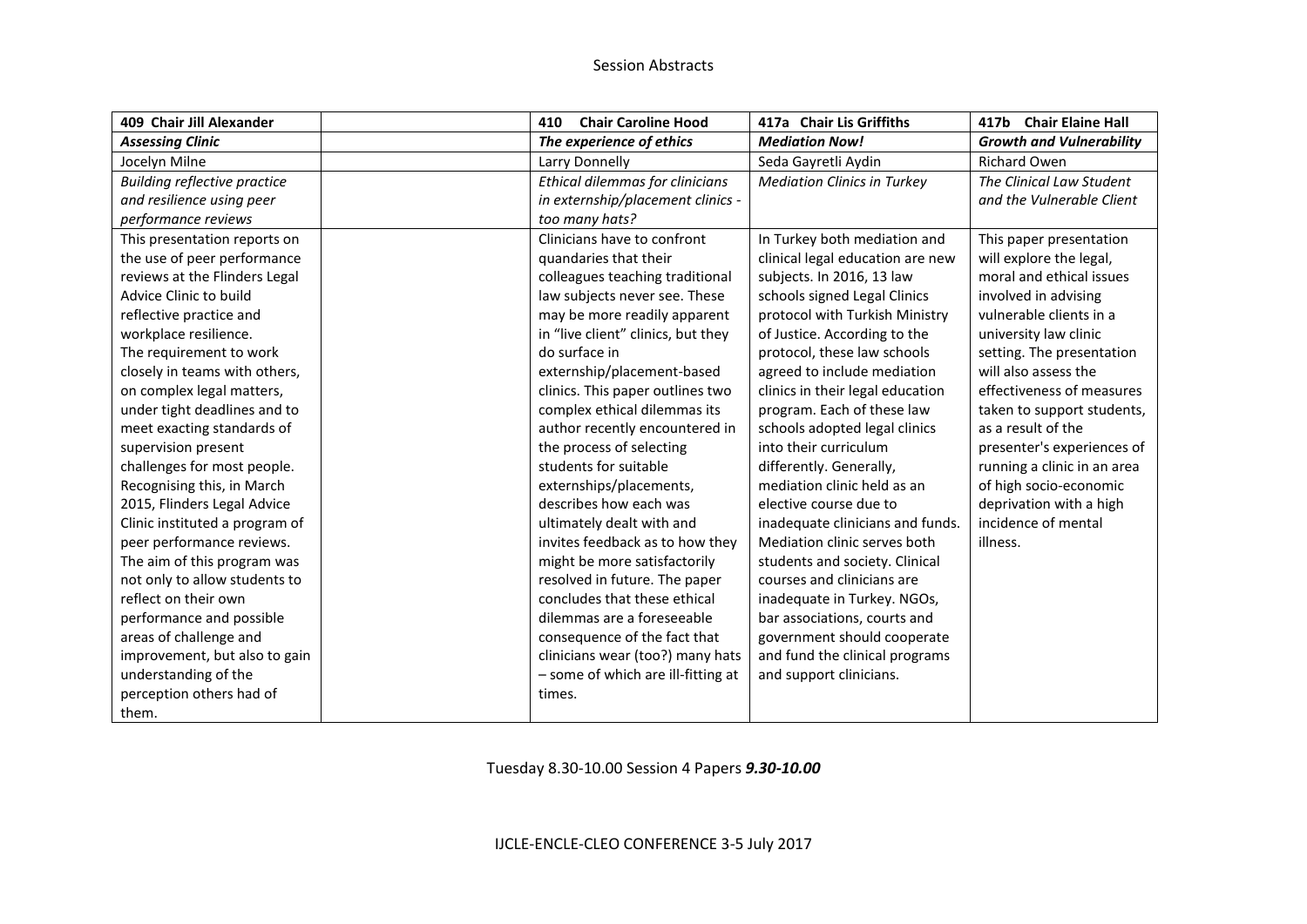| 409 Chair Jill Alexander         | <b>Chair Caroline Hood</b><br>410 | 417a Chair Lis Griffiths         | 417b Chair Elaine Hall            |
|----------------------------------|-----------------------------------|----------------------------------|-----------------------------------|
| <b>Assessing Clinic</b>          | The experience of ethics          | <b>Mediation Now!</b>            | <b>Growth and Vulnerability</b>   |
| Rory O'Boyle, Freda Grealy       | Daven Dass                        | Floralynn Einesman               | <b>Richard Roe</b>                |
| Using standardised client        | Experimental learning to          | The parts are greater than the   | Inside Lives: how                 |
| roleplays to teach and assess    | teach transformative              | sum: what I learned from my      | psychoanalytic insights into      |
| ethical competency               | professional legal ethics         | mediation students.              | human development raise           |
|                                  |                                   |                                  | implications for education and    |
|                                  |                                   |                                  | law                               |
| This paper describes an          | The paper considers what is       | After teaching a mediation       | This article examines the         |
| experiment conducted by the      | meant by professional legal       | clinic for 15 years, I decide to | insights of Inside Lives:         |
| authors whereby a particular     | ethics and why its teaching       | survey the clinic's participants | Psychoanalysis and the            |
| standardised client role play    | should not be reserved for        | to ascertain the impact the      | Growth of the Personality by      |
| was adapted to incorporate       | vocational training. Both a       | clinic had on their lives. I     | Margot Waddell on the             |
| ethical 'traps' as a means to    | broad and narrow context          | wanted to learn whether the      | development of the                |
| both teach and assess ethical    | needs to be considered given      | graduates were practicing in     | personality. In it, I raise       |
| competencies, designed to        | South Africa's unique position    | traditional areas of law or      | implications of this              |
| ensure that the 'lawyer' (i.e.   | as a young democracy,             | whether they were pursuing       | developmental approach to         |
| trainee solicitor) conducting    | although a definitional base      | careers in alternative dispute   | the growth of the personality     |
| the client interview was         | needs to be identified. The       | resolution. I sought to          | for education and law             |
| obliged to reflect on their      | necessity of the present          | ascertain whether they were      | generally, and for clinical legal |
| professional identity, ethical   | consideration of the teaching     | serving as paid or volunteer     | education in particular.          |
| and regulatory                   | of professional legal ethics      | mediators. My curiosity led      | Essentially, Inside Lives         |
| understandings and also on       | will be discussed (with regard    | me to other areas of inquiry--   | demonstrates how positive,        |
| the importance of client         | to the 2014 summit on             | ascertaining the type of         | integrative, forward moving       |
| centred-lawyering. It is         | Professional Legal Ethics and     | mediations the graduates         | experiences can reorder           |
| contended that the scenario      | 2015 Legal Ethics Workshop).      | were doing and the frequency     | persons' inside lives in ways     |
| and procedures used in our       | The precepts of the live client   | of those mediations. This        | that reduce internal conflicts    |
| experiment could be adapted      | clinical programme in             | research offers valuable         | and produce more                  |
| further so as to be suitable for | operation at the University of    | insight into the critical        | wholesome and harmonious          |
| the each particular area of      | Witwatersrand Law Clinic          | importance of teaching "soft     | lives with less external          |
| practice in the law clinic.      | (Wits) will then be               | skills" in the law school        | conflicts.                        |
|                                  | discussed                         | curriculum.                      |                                   |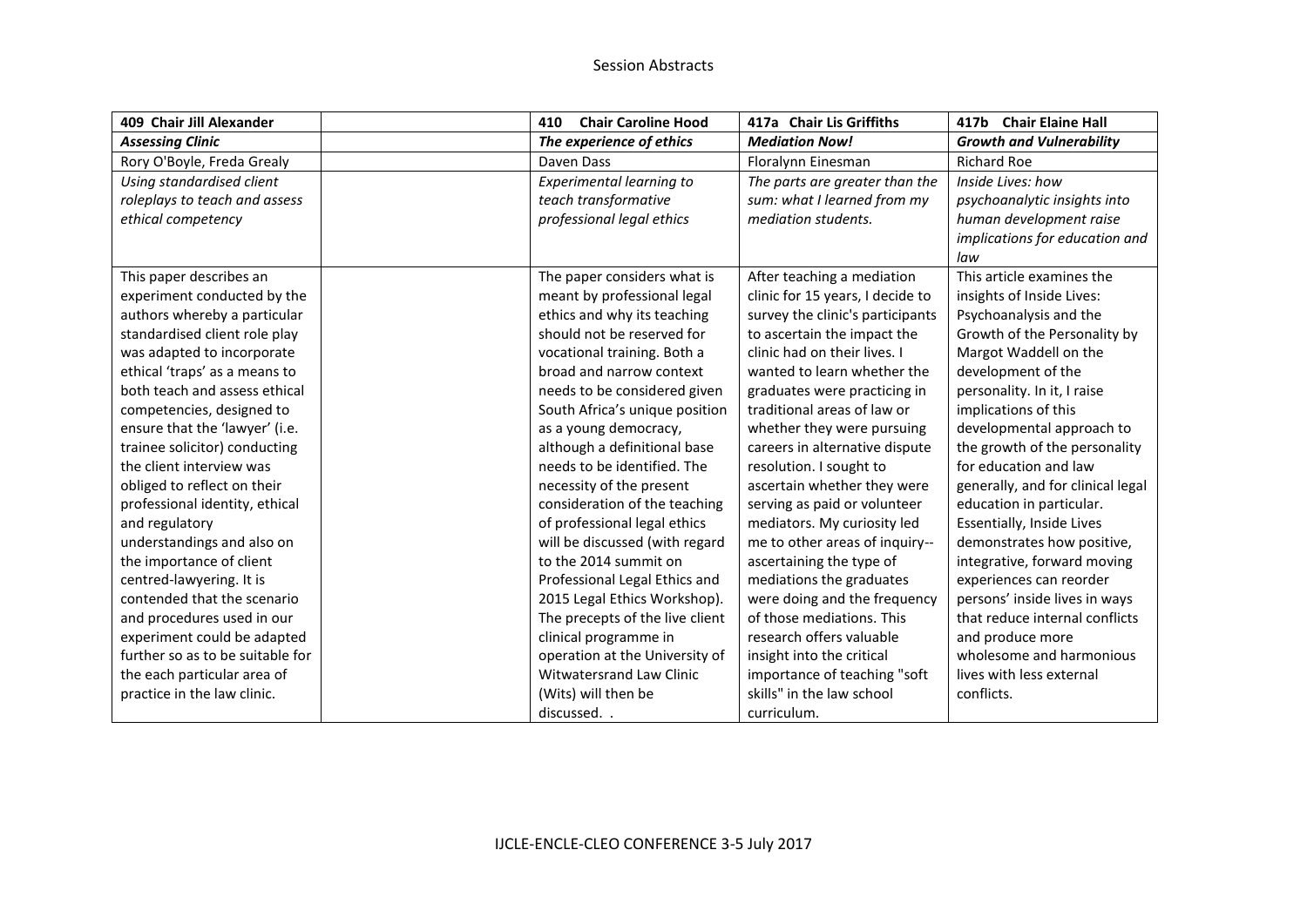### Tuesday 10.30-12 Session 5 Seminars

| 409 Chair Elaine Campbell      | 420 Chair Caroline Hood      | <b>Chair Sarah Morse</b><br>410         | 417a Chair Tribe Mkwebu            | <b>Chair Elaine Hall</b><br>417b |
|--------------------------------|------------------------------|-----------------------------------------|------------------------------------|----------------------------------|
| Andres Gascon-Cuenca, Carla    | Cheryl Milne                 | Freda Grealy, Hugh McFaul, Gülriz       | Peter Joy, Adrian Evans            | Olanike Odewale                  |
| Ghitti, Francesca Malzani      |                              | Uygur                                   |                                    |                                  |
| Different ways in              | Legal Project                | Empowering those on the inside $-$      | Why Clinicians Should Develop      | Acting the role: A step          |
| implementing the value of      | Management and Group         | perspectives on Street Law Prison       | <b>Best Practices for Clinical</b> | ahead in clinical legal          |
| empathy.                       | Work in the Clinical Setting | syllabi-from UK, Ireland and Turkey     | <b>Legal Education for Their</b>   | education in Nigeria             |
|                                | and Beyond                   |                                         | Country                            |                                  |
| Many commentators had          | This workshop will engage    | This session brings together trainee    | This interactive session           | This seminar will examine        |
| pointed out that the           | the participants in          | solicitors who will share their         | explores the benefits,             | the role that law students       |
| administration of empathy      | interactive exercises        | experiences relating to Street Law      | potential pitfalls, and            | play in clinical legal           |
| plays a key role in the        | designed to highlight the    | education programmes in prison and      | challenges to developing best      | education in Nigeria. The        |
| relationship between clinical  | key elements of legal        | conduct a joint interactive teaching    | practices for clinical legal       | focus for discussion is the      |
| students and the people they   | project management and       | demonstration activity. Whilst the      | education that are                 | project of some                  |
| assist. Benefiting from the    | effective group              | Street Law Prison programmes in         | appropriate to a country. A        | undergraduate law                |
| important feedback we have     | collaboration in order to    | these jurisdictions are at different    | focus will be how developing       | students in Nigeria which        |
| received from our clinical     | illustrate the ways that the | stages in their trajectory, there are   | best practices for clinical legal  | seeks to present judicial        |
| colleagues in previous         | concepts can be              | distinct synergies in reviewing the     | education has a positive           | precedents in Nigeria in a       |
| meetings where we discussed    | purposefully incorporated    | various frameworks, curricula,          | impact on the curriculum and       | television series with law       |
| the theoretical aspects of it, | into experiential            | objectives and challenges presented     | student learning. The session      | students acting out the          |
| our objective for this session | education. Case examples     | by the respective programmes. This      | will include a brief discussion    | roles in arriving at a           |
| is to move forward to the next | will be used to              | session will provide a brief outline of | of the different processes         | decision. This tends to get      |
| step and to debate and to      | demonstrate how the          | the context and curriculum              | used to develop best practices     | the law students actively        |
| share the results we have      | students in the clinic       | framework for the various               | or standards for clinical legal    | involved in the                  |
| obtained in the                | began to develop these       | programmes and will follow with an      | education in Australia, the UK,    | preparation and demands          |
| implementation of the          | skills and reflect upon      | activity. We acknowledge the wealth     | and the US, role plays that will   | of the legal profession.         |
| different ways we have taught  | their general application    | of experience from other clinical       | involve all attending, panel       | This would develop all the       |
| to the students to manage      | to their legal careers.      | legal educators at IJCLE and see this   | discussion, and Q & A. The         | skills required to excel as a    |
| empathy when working with      |                              | as an opportunity to receive            | session is designed to             | legal practitioner.              |
| clients in different clinical  |                              | feedback and suggestions on             | maximize audience                  |                                  |
| environments.                  |                              | teaching methods and topics that are    | involvement and input.             |                                  |
|                                |                              | most relevant to and inclusive of       |                                    |                                  |
|                                |                              | these particular communities of         |                                    |                                  |
|                                |                              | prisoners.                              |                                    |                                  |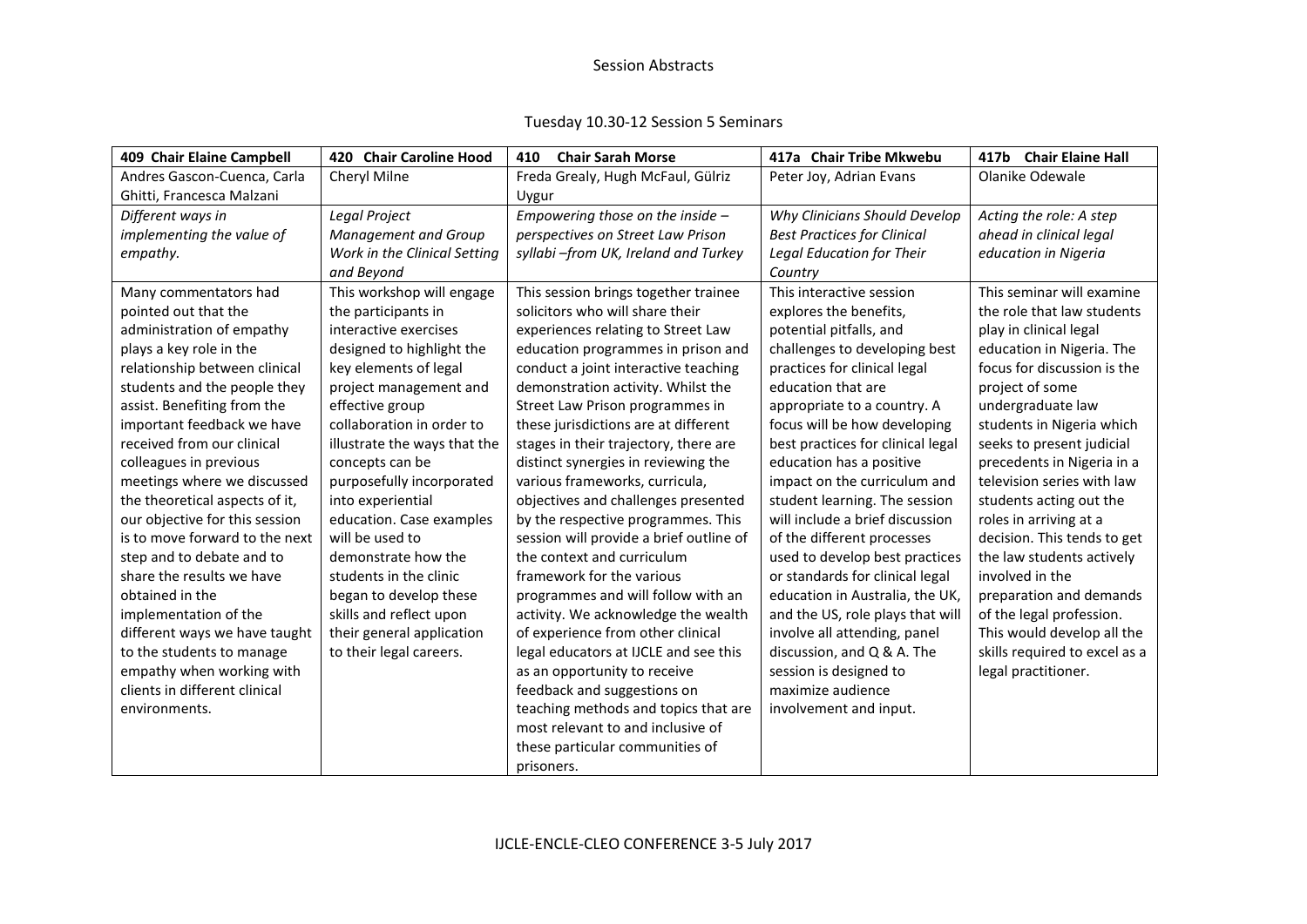# Tuesday 14.20-15.50 Session 6 Papers *14.20-50*

| 409 Chair Max Tomoszek        | 420 Chair Ana Speed            | <b>Chair Chris Ashford</b><br>410   | 417a Chair Carol Boothby        | 417b Chair Sarah Morse               |
|-------------------------------|--------------------------------|-------------------------------------|---------------------------------|--------------------------------------|
| Living the innovative         | <b>Working on the Margins</b>  | <b>Multi-disciplinary mediation</b> | <b>Clinic and hegemony</b>      | <b>Collaborative Street Law with</b> |
| curriculum                    |                                |                                     |                                 | <b>Students</b>                      |
| Hugh McFaul, Francine Ryan    | Siobhan Cullen                 | Shaila Pal, Diana Kirsch            | Minna Kotkin                    | Cosima McRae                         |
| Delivering CLE at a distance  | <b>Street Law Clinic and</b>   | Legal Advice deserts in Prisons     | CLE and the replication of      | Clinical Curriculum Co-Design        |
|                               | <b>Marginalised Youth</b>      |                                     | hierarchy                       |                                      |
| Open Justice aims to provide  | The Street Law clinic          | The presentation will explore       | Since the recession, US law     | This paper considers why and         |
| opportunities for some of The | facilitates the development of | how a Prisons Immigration           | schools have vastly expanded    | how clinical legal educators         |
| OU Law School's six thousand  | community relationships,       | Clinic ('PIC') was set up in a      | their experiential offerings,   | can collaborate with law             |
| open access undergraduate     | allowing law students to       | London prison to address the        | largely in response to market   | students in the co-design of         |
| students to take part in      | experience community           | vast legal advice deserts that      | pressures. The success of the   | the clinical curriculum. It          |
| clinical legal education      | engagement whilst              | exist in prisons. PIC assist's      | clinical education movement     | discusses a number of                |
| activities. The paper will    | simultaneously enabling        | foreign national female             | has created significant         | compelling reasons for               |
| describe and evaluate the     | important stakeholder groups   | prisoners, many of whom are         | collateral damage, however,     | collaborating with law               |
| success of pilot programmes   | to inform the development of   | vulnerable and/or victims of        | in two respects, both of which  | students in the context of the       |
| aimed at delivering credit    | the clinic. This paper will    | human trafficking. PIC is a         | result in the replication of    | community legal education            |
| bearing clinical legal        | examine the Street Law clinic  | collaborative venture               | hierarchy. First, law schools   | clinic Street Law, including         |
| education to part time        | at LYIT which was developed    | between BPP University, a           | have maximized their clinical   | feedback from Street Law             |
| distance learning students.   | in partnership with local      | Law Centre and a prisoner           | capacity by hiring supervisors  | students.                            |
| These initiatives include an  | secondary schools and has      | welfare charity. The                | without the rank or status to   |                                      |
| online legal advice clinic,   | now been extended to other     | presentation will explore the       | influence to future course of   |                                      |
| online engagement with        | local community groups,        | factors that affected the           | the institution. Second,        |                                      |
| school and college pupils and | including the School           | structure of the clinic, the        | clinical offerings now cater to |                                      |
| collaborative learning        | Completion Programme, a        | collaborative design process,       | students' career aspirations,   |                                      |
| between OU students and       | multi-agency approach to       | how students were prepared          | rather than to community        |                                      |
| prison learners.              | preventing early school        | for the client group, the           | needs, thus replicating the     |                                      |
|                               | leaving. Street Law lessons    | challenges faced and how the        | practice hierarchy that         |                                      |
|                               | are designed to engage and     | clinic evolved in the face of       | devalues poverty law.           |                                      |
|                               | empower young people           | these challenges.                   |                                 |                                      |
|                               | engaged with the School        |                                     |                                 |                                      |
|                               | Completion Programme by        |                                     |                                 |                                      |
|                               | allowing them to explore the   |                                     |                                 |                                      |
|                               | law and their role within it.  |                                     |                                 |                                      |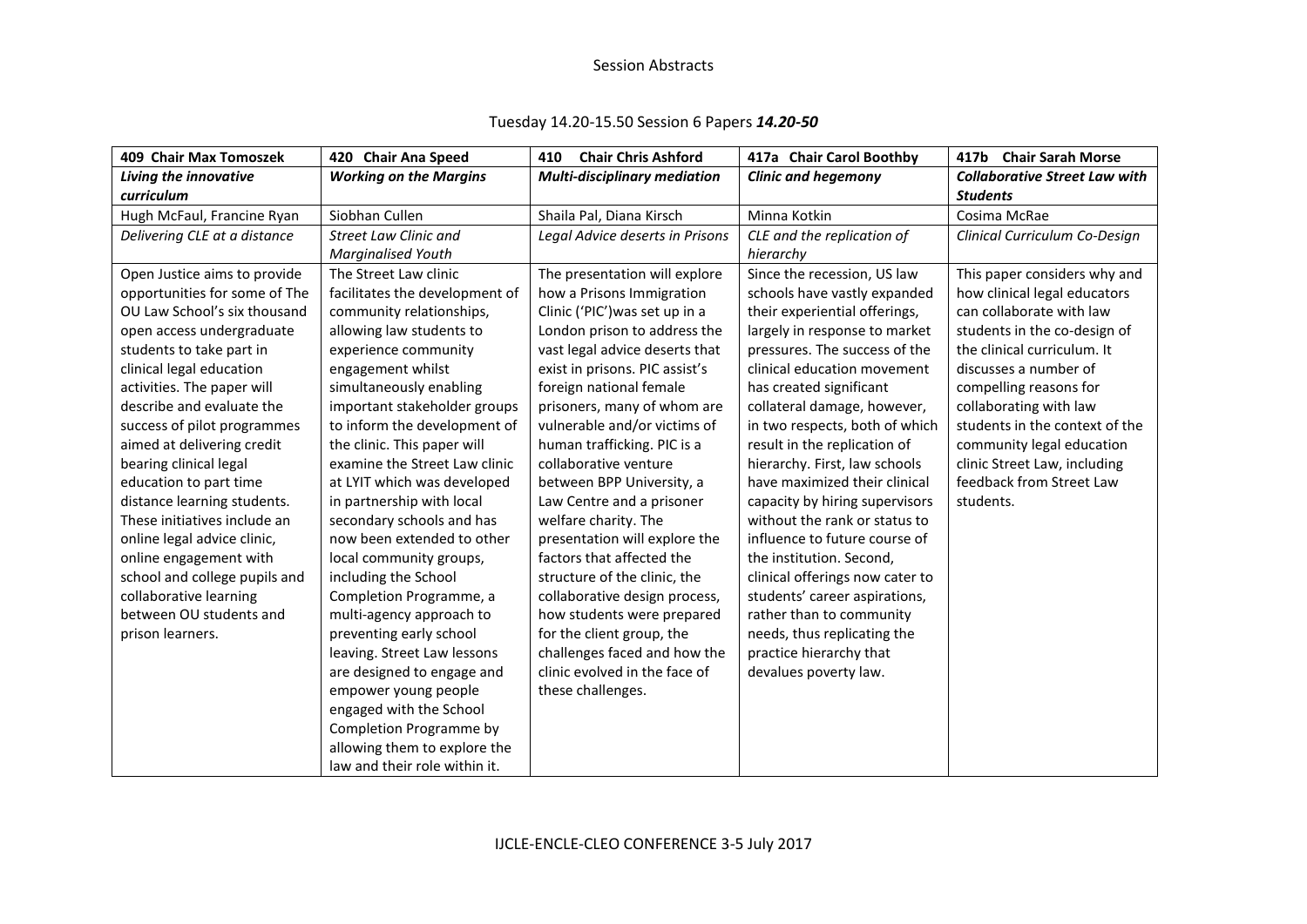# Tuesday 14.20-15.50 Session 6 Papers *14.50-15.20*

| <b>409 Chair Max Tomoszek</b>  | 420 Chair Ana Speed                | <b>Chair Chris Ashford</b><br>410   | 417a Chair Carol Boothby    | <b>Chair Sarah Morse</b><br>417b |
|--------------------------------|------------------------------------|-------------------------------------|-----------------------------|----------------------------------|
| Living the innovative          | <b>Working on the Margins</b>      | <b>Multi-disciplinary mediation</b> | <b>Clinic and hegemony</b>  | <b>Collaborative Street Law</b>  |
| curriculum                     |                                    |                                     |                             | with Students                    |
| Jason Tucker                   | Myrta Morales-Cruz                 | Angelo Maestroni, Paola             | Christopher Riley, Vinny    | Jil Ebenig, Verena               |
|                                |                                    | Brambrilla, Claudio Sardone         | Kennedy                     | Veeckmann                        |
| Developing clinical provision  | Los Filtros Luchan!                | the legal clinic as an instrument   | Work experience: does any   | Law Students on the Road         |
| with a third sector            |                                    | of mediation and participation in   | experience count?           |                                  |
| organisation                   |                                    | welfare                             |                             |                                  |
| The School of Law & Politics,  | I will present the results of      | It is widely recognized that legal  | Reforms to legal education  | Helping as many people as        |
| Cardiff University, offers a   | lobbying for a statute that        | clinics offer a social service and  | and training will be        | possible with the resources      |
| range of extracurricular       | protects low income                | care based on the needs of the      | implemented in 2019 by      | at hand; that's the purpose      |
| clinical legal education       | communities from displacement.     | community. The presentation has     | the Solicitors Regulation   | of the Street Law                |
| opportunities, including a     | The statute was written and        | the aim of highlighting how this    | Authority. The rationale    | Workshops, which are             |
| student advice project         | lobbied jointly by members of the  | happens through the                 | for the reform is to ensure | offered by Goethe                |
| delivered in partnership       | Los Filtros community and other    | creating/facilitating links         | consistency in standards,   | University Law Clinic (GLC)      |
| with learning disability       | low income communities in          | between public bodies               | reduce costs and to widen   | since 2016. What's special       |
| charity - Mencap Cymru.        | Puerto Rico and by my clinical     | (universities, local and            | access to the profession.   | about them: The                  |
| Students research and draft    | students. I asked members of the   | administrative authorities,) and    | The current climate poses   | Workshops' target groups         |
| legal 'tool kits' to support   | community to define lobbying, to   | private individuals (students,      | an opportune time to        | are not the persons              |
| Mencap's case workers in       | talk about their experiences while | lawyers, volunteers,) through       | capitalise on this          | immediately affected by e.g.     |
| advising families caring for a | lobbying, and then to reflect      | the mediation of different needs    | metamorphosis of legal      | asylum/migration/social          |
| person with a learning         | about its relationship to law,     | that tend to converge towards       | education. We will          | laws, but rather people          |
| disability. The author is the  | politics and democracy. I argue    | the best interests of the           | examine the opportunities   | working as professionals or      |
| academic supervisor of the     | that 'participatory lobbying' is a | community they belong to. The       | that have been identified   | volunteers in refugee aid.       |
| project and the paper will     | valuable strategy for promoting    | presentation aims to                | within our clinical         | The development,                 |
| evaluate the benefits and      | empowerment of marginalized        | demonstrate that legal clinics are  | provision to enhance        | organisation and                 |
| challenges of the delivery     | communities and opening spaces     | the correct tool to reach a         | exposure to live client     | performance of the Street        |
| model, and will explore        | of citizen participation. I will   | meeting point between the           | work. We will explore the   | Law Workshops are fully in       |
| likely future developments     | provide multiple examples and      | normative and authoritarian         | implications for our        | the hands of GLC students.       |
| including the scope for        | will talk about our recently       | approach of the Public              | curriculum design and the   | Our experience so far: a         |
| developing a credit-bearing    | opened Center for Legislative      | administration and the voluntary    | potential benefits for our  | win-win-concept for              |
| module as part of the          | Monitoring and Citizen             | and spontaneous approach of         | students, which will        | students, University, social     |
| School's undergraduate LLB     | Participation.                     | social work aimed to make a         | include a presentation on   | workers and migrants!            |
| programme.                     |                                    | difference in the community.        | their perspective           |                                  |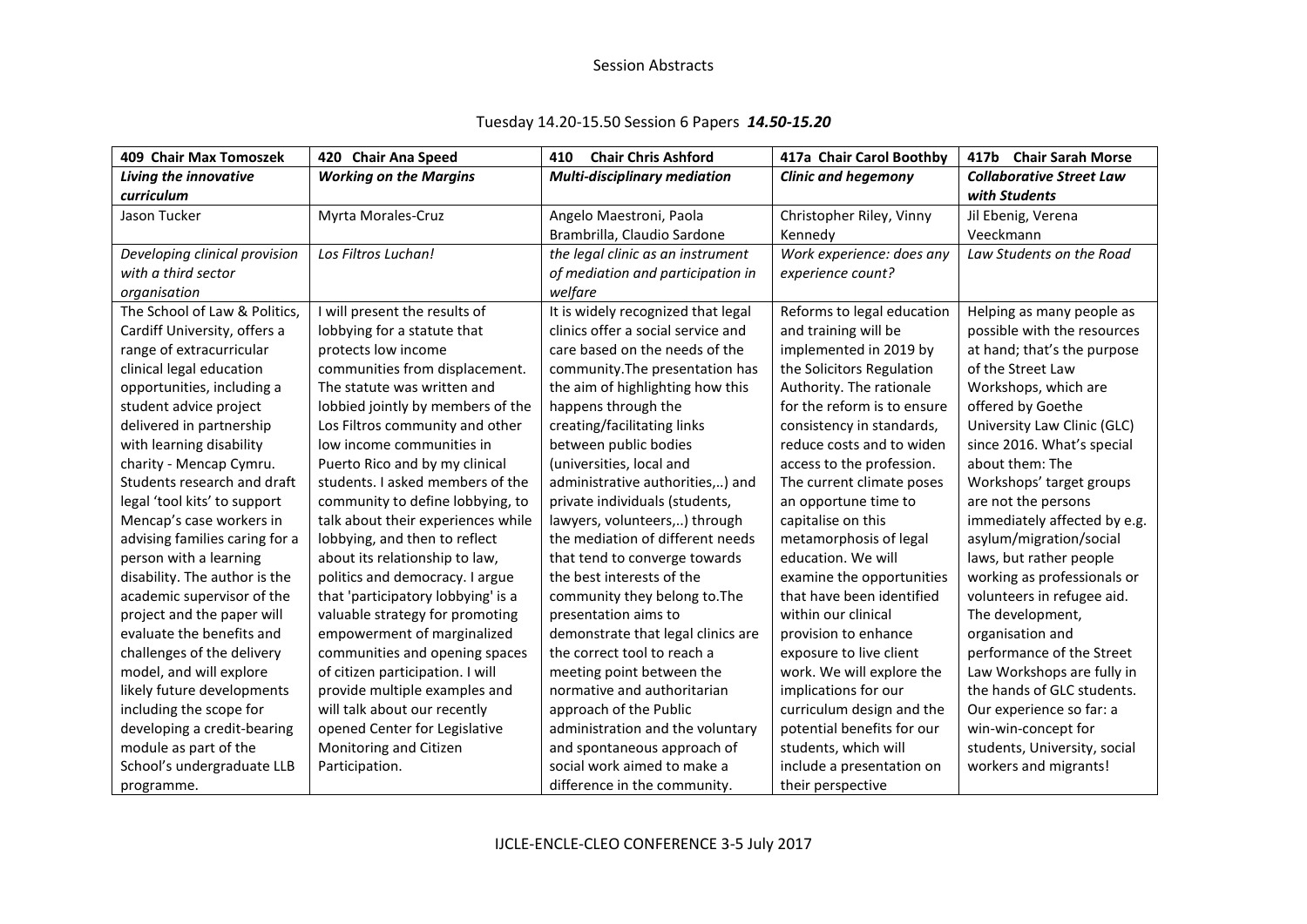# Tuesday 14.20-15.50 Session 6 Papers *15.20-50*

| 409 Chair Max Tomoszek            | <b>Chair Ana Speed</b><br>420   | <b>Chair Chris Ashford</b><br>410 | 417a Chair Carol Boothby     | 417b<br><b>Chair Sarah Morse</b>     |
|-----------------------------------|---------------------------------|-----------------------------------|------------------------------|--------------------------------------|
| Living the innovative             | <b>Working on the Margins</b>   | <b>Multi-disciplinary</b>         | <b>Clinic and hegemony</b>   | <b>Collaborative Street Law with</b> |
| curriculum                        |                                 | mediation                         |                              | <b>Students</b>                      |
| Peggy Maisel, Phyllis Goldfarb    | Michael Churgin                 | David Dowling, Jane Moffatt       | Liz Walters                  | John Lunney                          |
| <b>Exploring the Meaning of</b>   | Representing persons who        | A cross-jurisdictional            | Law clinics and Qualifying   | Building community, empowering       |
| <b>Experiential Deaning</b>       | may be incompetent in US        | collaborative approach to         | Legal Work Experience        | students and fostering civic         |
|                                   | immigration proceedings         | mediation training                |                              | professionalism                      |
| This paper explores the           | At immigration removal          | This paper details an             | This presentation will       | "Community" is at the core of the    |
| administration of experiential    | hearings in the United          | ongoing collaboration             | explain how student law      | Law Society's Street Law clinic;     |
| programs through the position     | States, crucial decisions are   | between Chapman                   | clinics fit within the new   | • building a Street Law 'community   |
| of experiential dean. The co-     | made concerning the ability     | University, California and        | framework for qualifying     | of practice' within the cohort of    |
| authors, five experiential deans, | of non-citizens to remain in    | the Law Society of Ireland to     | as a solicitor in England    | law students who partake in the      |
| surveyed U.S. experiential        | the country. However, only      | design and develop a 'train       | and Wales. This              | clinic                               |
| deans to identify what can be     | recently, has any attention     | the trainer' mediation            | presentation will explore    | • establishing connections with      |
| accomplished from these posts,    | been focused on persons         | programme for student             | the regulatory controls      | organisations and schools in the     |
| how to support these              | with disabilities and their     | lawyers. It will look at          | round Qualifying Legal       | local community                      |
| accomplishments, what             | ability to participate fully in | advantages and                    | Work Experience. It will     | • developing and promoting           |
| challenges arise, and how to      | these hearings. There is no     | disadvantages of the              | argue that enabling this     | community through the use of         |
| overcome these challenges.        | provision to provide free       | Chapman clinical approach         | work to count in terms of    | group activities in our learner      |
| Using survey results to develop   | counsel to persons who may      | and how it can be adapted         | professional qualification   | centred, activity based workshops    |
| conceptual content for the        | be incompetent. I will          | for the Law Society Street        | creates a further incentive  | It will chart the collaborative      |
| work of experiential              | review the concept of           | Law programme so that             | for students to work in law  | development of a short Street Law    |
| administrators, the paper         | competency to stand trial as    | students develop their own        | clinics. It enables students | for secondary school students in     |
| extracts lessons about how law    | applied to immigration          | mediation and teaching            | who may be interested in     | our local community of North inner   |
| schools can define and sustain    | removal proceedings and         | skills whilst teaching to a       | qualifying as a solicitor to | city. Our law students will reflect  |
| these roles and concludes that,   | suggest possible solutions to   | community group for the           | experience the practical     | on the impact Street Law has had     |
| with supportive structures,       | ensure that person with         | benefit of the wider              | application of the legal     | on their professional development    |
| experiential deans can help law   | disabilities do not fall        | community.                        | principles they are          | as lawyers and Law Society faculty   |
| schools address pressing          | through the cracks.             |                                   | learning on their academic   | will discuss the positive impact     |
| societal needs for better legal   |                                 |                                   | course of study. And it      | Street Law has had on developing     |
| education, improved lawyering,    |                                 |                                   | helps students begin to      | relationships with the community     |
| and greater attention to justice. |                                 |                                   | develop the skills they      |                                      |
|                                   |                                 |                                   | need for employment          |                                      |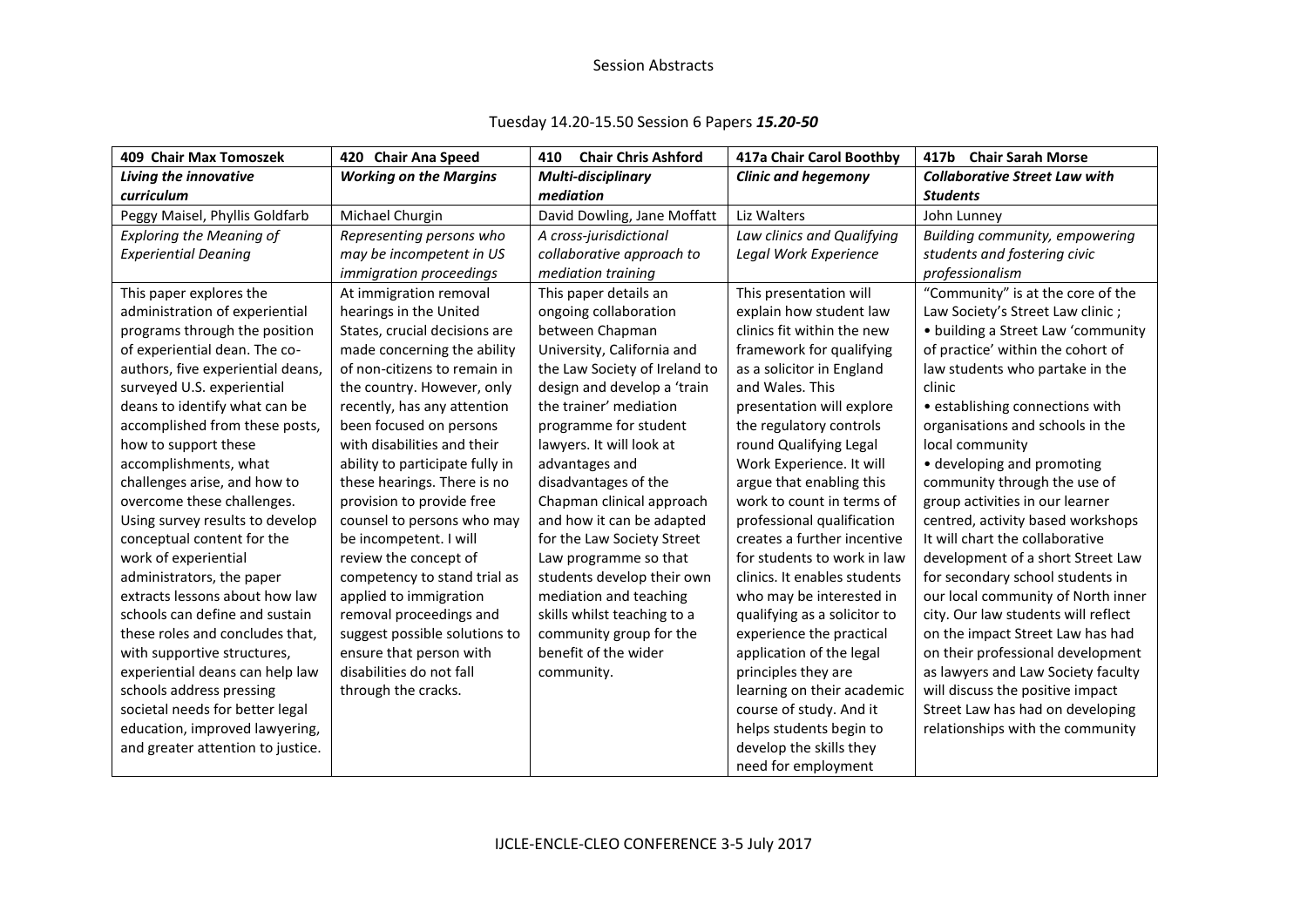### Tuesday 16.10-17.40 Session 7 Seminars

| <b>Chair Elaine Hall</b><br>409        | 420 Chair Ulrich Stege                  | 410 Chair Chris Ashford                  | 417a Chair Kayleigh Richardson            |
|----------------------------------------|-----------------------------------------|------------------------------------------|-------------------------------------------|
| Beryl Blaustone, Lisa Bliss            | Filip Czernicki, Adéla Horáková         | Rachel Dunn                              | Oluyemisi Adefunke Bamgbose,              |
|                                        |                                         |                                          | <b>Folake Tafita</b>                      |
| The challenges in clinical teaching    | Can pro bono lawyers become             | Diamonds are a Girl's Best Friend        | <b>Operating Law Clinics and Advocacy</b> |
| and social justice lawyering in the    | clinicians?                             | and a Great Data Collection Tool:        | within the University Community:          |
| new era of governing by disruption     |                                         | <b>Exploring New Ways to Measure</b>     | Inherent Conflicts, Benefits and          |
|                                        |                                         | Opinions and Development with our        | <b>Educational Concerns</b>               |
|                                        |                                         | <b>Students</b>                          |                                           |
| This interactive seminar will focus on | Law Clinics are aimed to teach law in   | This interactive seminar will expose     | This session highlights the role Street   |
| the challenges of clinical teaching in | practise, should bring the students     | attendees to my main PhD data            | Law plays in impacting adolescents        |
| a new era of governing by disruption,  | knowledge about the ethical values      | collection tool: the Diamond 16. It is a | who form an integral part of the          |
| and explore the essential skills       | of the legal profession. But can this   | hierarchy ranking tool, whereby          | population and represent the future       |
| students need to function effectively. | be thought only by academics who        | participants are asked to rate certain   | of any nation. The methods                |
| Dramatic changes in philosophy,        | don't practise law? There are many      | lawyer knowledge, skills and             | employed in conducting this research      |
| style, and approach to governing       | countries in the world where law        | attributes and place them in the         | provides a means of evaluating what       |
| have created a disorienting moment     | teachers actually are not allowed to    | form of a diamond on a                   | the adolescents know about                |
| in our social history. These changes   | practise. A solution to this dilemma    | predetermined board. Participants        | reproductive health rights and            |
| influence how law is made,             | is to involve practising lawyers to     | are encouraged to discuss the            | services and proposes a model to          |
| interpreted, enforced, and             | legal clinics. Practitioners could have | various cards and where they should      | educate them tailored to meet their       |
| respected. Law students are            | short lectures, seminars or             | be placed. It can also be used to        | specific needs. The benefits of Street    |
| preparing to become participants       | presentations for our clinical          | measure other interests, such as         | Law as an aspect of Clinical Legal        |
| who work within changing systems.      | students; they could serve as           | wellbeing, student experience and        | Education is reiterated and               |
| As such, they must be able to          | consultants helping the students to     | the purpose of clinic. This seminar      | arguments are advanced for                |
| respond to this new reality as         | solve specific cases or teach how       | will introduce clinicians to a new       | inculcating teaching of Reproductive      |
| professionals, as well as to remain    | particular cases would be handled in    | method of teaching, research and         | Health Rights into the curriculum of      |
| true to the ideals and values they     | their law firms.                        | development, for themselves and          | Primary and Secondary Schools with        |
| hold as individuals.                   |                                         | their students.                          | emphasis on community                     |
|                                        |                                         |                                          | sensitization.                            |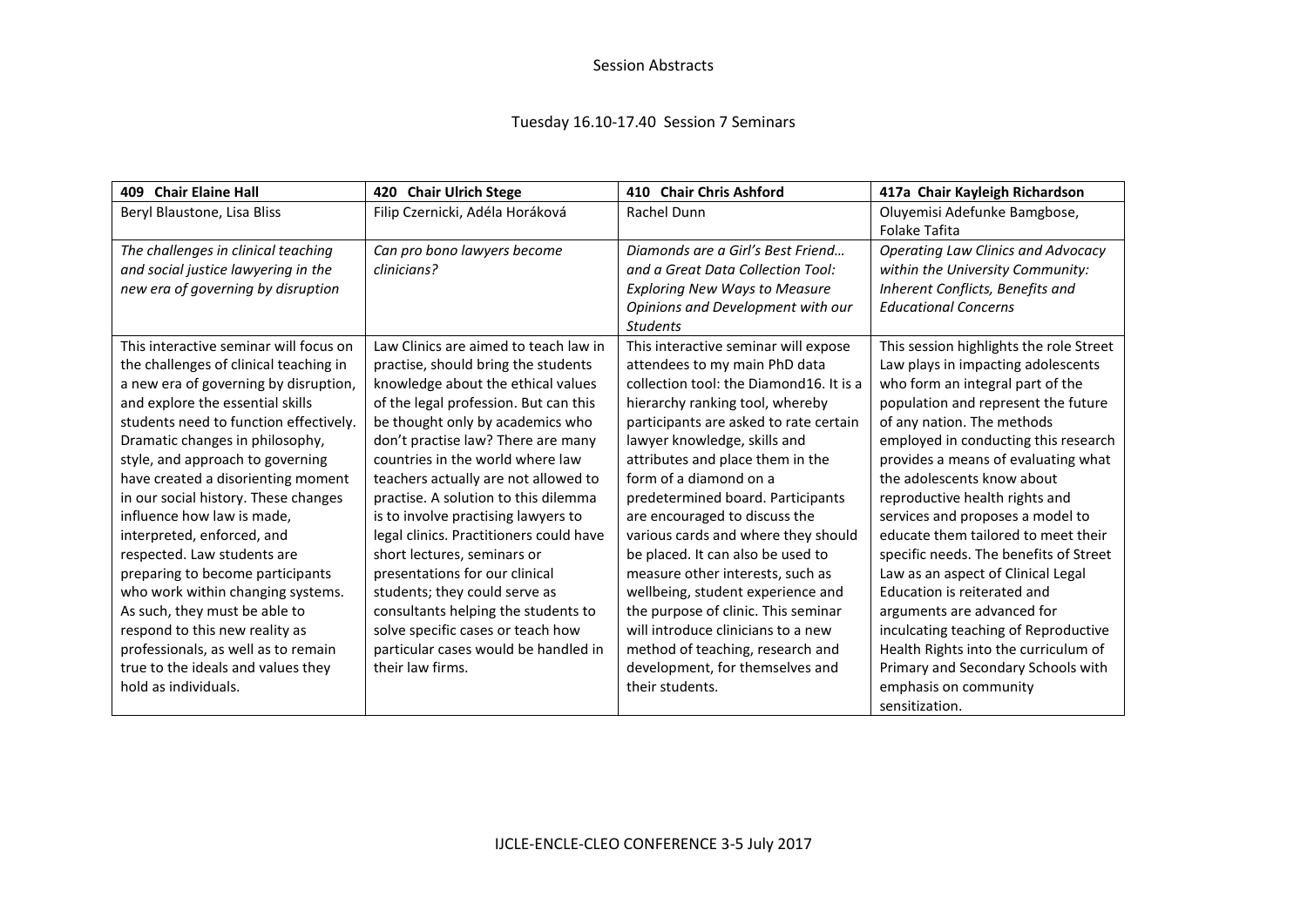# Wednesday 8.30-10.30 Session 8 Papers *8.30-9.00*

| 409 Chair Caroline Gibby        | 420 Chair Elaine Campbell                | <b>Chair Chris Simmonds</b><br>410 | 417a Chair Tamsin Nelson      | 417b Chair Elaine Hall           |
|---------------------------------|------------------------------------------|------------------------------------|-------------------------------|----------------------------------|
| <b>Health and Wellbeing</b>     | <b>Catching Our Reflections</b>          | <b>Morality and Inclusivity</b>    | <b>Clinical development</b>   | <b>Measuring Impact</b>          |
| Leslie Wolf, Lisa Bliss         | Linda Smith                              | Sheena Shakur                      | Lughaidh Kerin                | <b>Rachel Stalker</b>            |
| <b>Helping Students Prepare</b> | Get Real Why and How Clinicians          | Upholding protected freedoms,      | In pursuit of clinic's El     | A study of the actions clients   |
| for Career in the Dynamic       | Should Record, Transcribe and            | unmet role of clinicians without   | Dorado - the live client      | take after advice                |
| Area of Health Law              | <b>Study Actual Client Consultations</b> | legal literacy?                    | experience                    |                                  |
| Law students are faced with     | I will argue that clinical faculty       | The rationale of law works only    | This paper touches upon       | This paper evaluates             |
| multiple curricular options     | should take the opportunity to           | if there is equal access to law    | expectation management in     | scholarship concerning law       |
| as they pursue their law        | study student-client                     | and justice, equal protection of   | relation to our students, the | clinics and outlines the         |
| degrees. This paper explores    | consultations by recording,              | law and resources, and equality    | clients, the host             | findings of an empirical case    |
| how a school's offering of a    | transcribing and analyzing them          | of opportunity among equals.       | organisation and our own. It  | study of next actions taken      |
| law certificate program can     | using conversation analysis              | This should mean that the focus    | will explore the              | and/or case outcomes             |
| help students make focused      | techniques. By such systematic           | of law is not merely               | development of these          | obtained by family law clients   |
| curricular selections that      | study, we will be able to increase       | punishment of wrongdoers, but      | relationships and how they    | in our advice-only clinic during |
| prepare them for their          | our knowledge about what                 | also protection of the weak.       | morphed over the last two     | 2016-2017. The paper also        |
| chosen career, and make         | techniques work in client                | Punishment as a deterrent is       | years in relation to the      | critically reflects on the       |
| themselves marketable for       | consultations and improve our            | prompted, but justice is too       | various clinics which we      | methodology employed in          |
| that industry. The curricular   | services to the community.               | often deferred for the segment     | offer or support at           | order to inform future           |
| requirements of such a          | Doctor-patient conversations             | of society that is in greatest     | Middlesex University as we    | research, and hypothesises       |
| certificate include             | have been recorded, transcribed,         | need of the protection of law,     | pursue Clinic's El Dorado,    | working models for best          |
| requirements that students      | and studied in this way over             | for the simple reason of           | "the live client experience"  | practice. Increasing the         |
| take a range of clinical legal  | many years. Such systematic              | ignorance. This contextualizes     | for our students.             | number of clinics without        |
| education courses. The          | study has allowed researchers to         | the call for a systematic,         |                               | even a burgeoning                |
| infusion of clinical pedagogy   | reach conclusions about effective        | organized form of legal            |                               | understanding of clinical        |
| throughout the curriculum       | doctor-patient consultations that        | empowerment through Legal          |                               | advice on their cases risks our  |
| reinforces the knowledge,       | are backed up by data. This              | Literacy Clinics in India.         |                               | clients becoming "ghosts in      |
| skills and values that          | article will show how client             |                                    |                               | the machine", an unseen and      |
| students are acquiring and      | confidentiality and attorney-            |                                    |                               | unheard catalyst in the          |
| developing throughout their     | client privilege can be protected        |                                    |                               | apparatus preparing law          |
| study.                          | in such a study. It will also share      |                                    |                               | students for professional        |
|                                 | the authors experiences in               |                                    |                               | practice.                        |
|                                 | conducting such a study in a brief       |                                    |                               |                                  |
|                                 | advice clinic.                           |                                    |                               |                                  |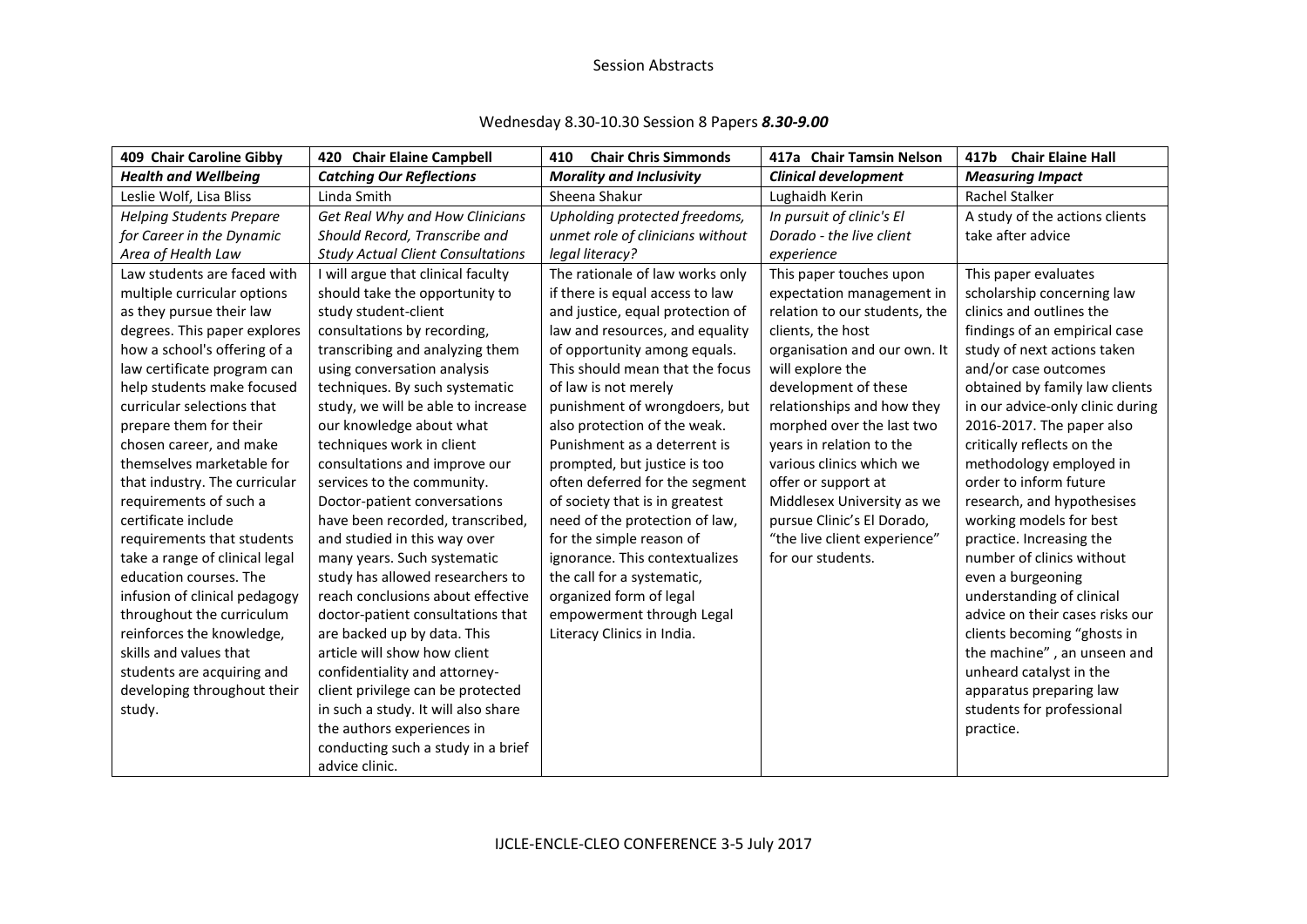# Wednesday 8.30-10.30 Session 8 Papers *9.00-9.30*

| 409 Chair Caroline Gibby         | 420 Chair Elaine Campbell       | <b>Chair Chris Simmonds</b><br>410 | 417a Chair Tamsin Nelson         | 417b Chair Elaine Hall          |
|----------------------------------|---------------------------------|------------------------------------|----------------------------------|---------------------------------|
| <b>Health and Wellbeing</b>      | <b>Catching Our Reflections</b> | <b>Morality and Inclusivity</b>    | <b>Clinical development</b>      | <b>Measuring Impact</b>         |
| <b>Fahri Taner</b>               | Bronagh Heverin                 | Anna Cody                          | <b>Frans Haupt</b>               | Paul McKeown                    |
| Writing a Draft Law on Sexual    | Reflection as assessment        | Ability/disability, how do we      | A Tale of Two Cities, Two IJCLE  | The whole is greater than the   |
| Abuse of Children in the Clinic  |                                 | incorporate teaching about         | Conferences and Two Clinics      | sum of its parts                |
|                                  |                                 | this in our clinics?               |                                  |                                 |
| It was the first year of the law | The use of reflection in the    | In this paper I will present       | At the 2007 IJCLE conference,    | This paper will critically      |
| clinics in Ankara University     | assessment of clinical legal    | findings about how disability      | held in Johannesburg, Stephen    | analyse the use of small scale  |
| Law Faculty. One of the clinics  | education can be assessment     | issues are taught within the       | van der Merwe, a clinician at    | studies in clinical scholarship |
| was related to "sexual abuse     | of, for and as learning. This   | curriculum of a clinic in          | the University of                | to evaluate the benefit of such |
| of children". The instructor     | paper considers the use of      | Mexico as well as clinics at       | Stellenbosch's Legal Aid Clinic, | studies in advancing the        |
| and the students started to      | reflection in the assessment in | UNSW. I explore concepts of        | highlighted a number of          | discipline.                     |
| the semester with the aim of     | two clinical education          | ability/disability and the         | legislative obstacles, faced by  |                                 |
| making presentations in the      | modules with particular focus   | movement around these              | the clinician-lawyer when        |                                 |
| class and to a civil society     | on the whether a reflective     | understandings to explore the      | assisting marginalised and       |                                 |
| organisation. But on the way,    | assessment framework can        | most effective means for           | exploited debtors, who had       |                                 |
| they understood that, the aim    | inadvertently operate to focus  | teaching issues within a           | become the victims of            |                                 |
| of the clinic couldn't be simple | on either the input, output or  | clinical setting. Working with     | unscrupulous creditors, debt     |                                 |
| like that. So they decided to    | processes of reflection and in  | disadvantaged clients, many        | collectors, and attorneys. van   |                                 |
| write a draft law, related to    | so doing improve or detract     | of them have a disability. How     | der Merwe called for law         |                                 |
| sexual abuse of children. This   | from the intended module        | do we as clinicians ensure we      | clinics to work towards law      |                                 |
| work lasted one more             | learning outcomes.              | don't maintain stereotypes or      | reform regarding the             |                                 |
| semester and finally it has      |                                 | prejudice in our teaching.         | procurement of judgments         |                                 |
| been published in a scientific   |                                 |                                    | and emolument attachment         |                                 |
| magazine. This paper mainly      |                                 |                                    | orders by consent, as well as    |                                 |
| focuses on this story.           |                                 |                                    | the rescission thereof.          |                                 |
|                                  |                                 |                                    | Two university law clinics,      |                                 |
|                                  |                                 |                                    | Stellenbosch and Pretoria,       |                                 |
|                                  |                                 |                                    | took up the challenge, albeit    |                                 |
|                                  |                                 |                                    | in different ways. The present   |                                 |
|                                  |                                 |                                    | paper relates the events that    |                                 |
|                                  |                                 |                                    | ultimately aided in law reform   |                                 |
|                                  |                                 |                                    | being achieved.                  |                                 |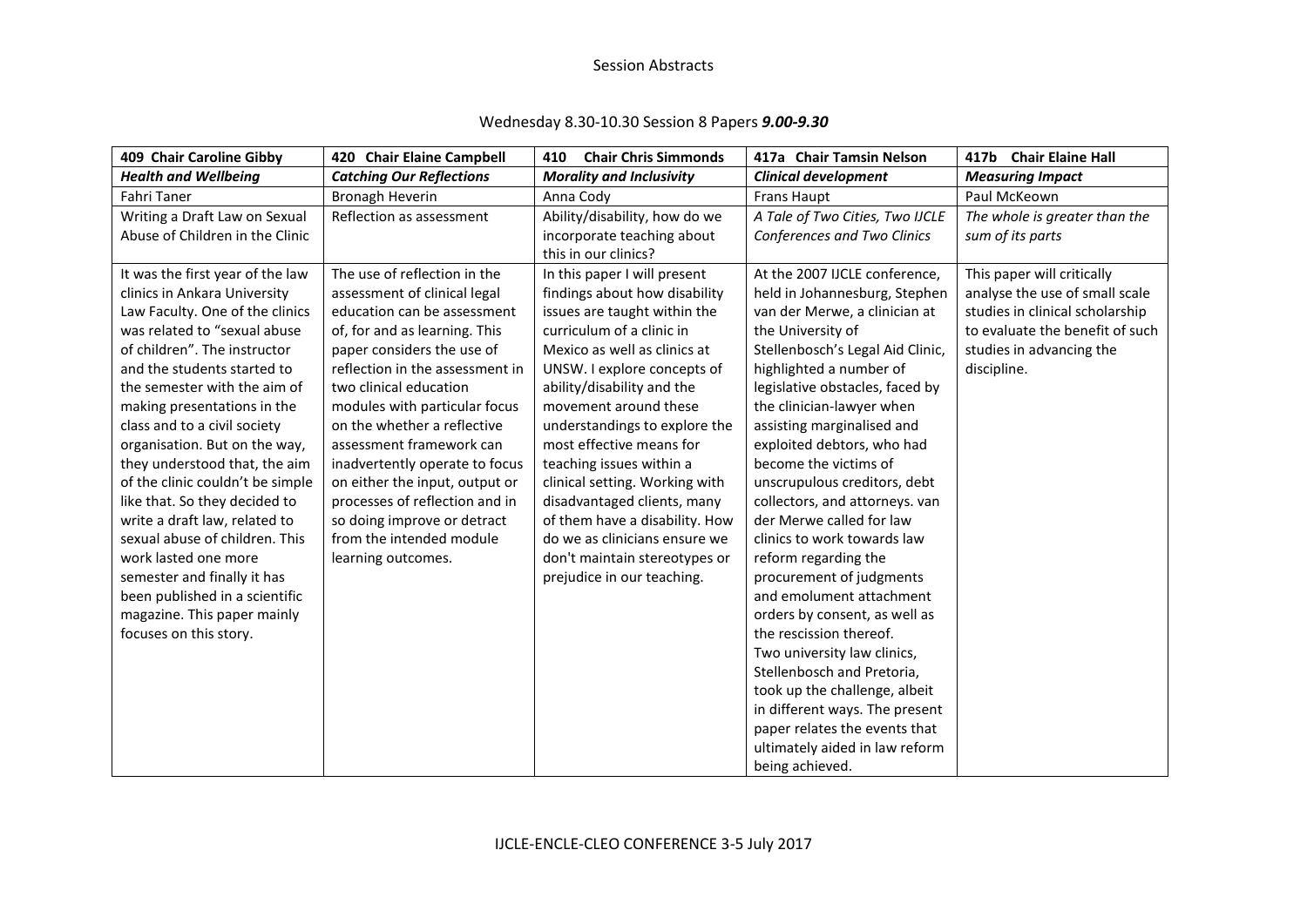# Wednesday 8.30-10.30 Session 8 Papers *9.30-10.00*

| 409 Chair Caroline Gibby         | 420 Chair Elaine Campbell          | 417a Chair Tamsin Nelson        |  |
|----------------------------------|------------------------------------|---------------------------------|--|
| <b>Health and Wellbeing</b>      | <b>Catching Our Reflections</b>    | <b>Clinical development</b>     |  |
| Liz Curran                       | Cath Sylvester                     | Orhan Civan                     |  |
| Interdisciplinary clinic to      | Reflecting Fast and Slow           | Being a worker in Turkey        |  |
| improve health and wellbieng     |                                    |                                 |  |
| outcomes of clients              |                                    |                                 |  |
| This paper will examine the      | The process of reflection is       | Legal clinics are a new         |  |
| value in students, academics     | long established as an             | approach with regard to law     |  |
| and clinical supervisors         | essential element of               | education in Turkey. An         |  |
| learning and working together    | experiential learning and yet it   | elective course about legal     |  |
| across different disciplines     | remains difficult for both staff   | clinics has been opened at      |  |
| through an interdisciplinary     | and students to articulate and     | Ankara University Law Faculty   |  |
| student clinic (IDSC) to deliver | assess in clinical programmes.     | only for three years. "Being a  |  |
| legal and public health          | By adopting a 'broad brush'        | Worker in Turkey" is one of     |  |
| education to people who          | generic approach to the            | the clinics which I participate |  |
| experience social exclusion by   | reflective element of clinical     | as a clinician. Every year we   |  |
| reason of vulnerability or       | programmes we risk this being      | select different course         |  |
| disadvantage (including          | replicated in the assessment       | subjects related to labour law. |  |
| poverty)- the 'Health Justice    | process, generating                | Up to now, "occupational        |  |
| Partnership Student Clinic'.     | unfocussed, formulaic and on       | accidents and illnesses", "the  |  |
| One subset of an MDP is the      | occasions contrived reflective     | problems of seasonal            |  |
| HJP which sees lawyers           | assessment submissions. This       | agricultural workers" and       |  |
| working alongside health and     | paper will draw on the             | "discrimination in working      |  |
| allied health professionals to   | literature on reflection from      | life" have been selected main   |  |
| reach clients with a range of    | different disciplines and          | subjects. We observed that      |  |
| problems capable of legal        | clinical approaches and review     | narrow-scoped subjects are      |  |
| solutions e.g. debt, family      | existing reflective taxonomies     | much more suitable for not      |  |
| violence, poor housing,          | and will suggest and seek          | only teaching but also          |  |
| consumer issues, care and        | responses to a proposal for a      | achieving our goals.            |  |
| protection, human rights,        | taxonomy of reflective             |                                 |  |
| access to services. It is about  | learning for use in clinical legal |                                 |  |
| going to where people in need    | education.                         |                                 |  |
| of help are likely to turn.      |                                    |                                 |  |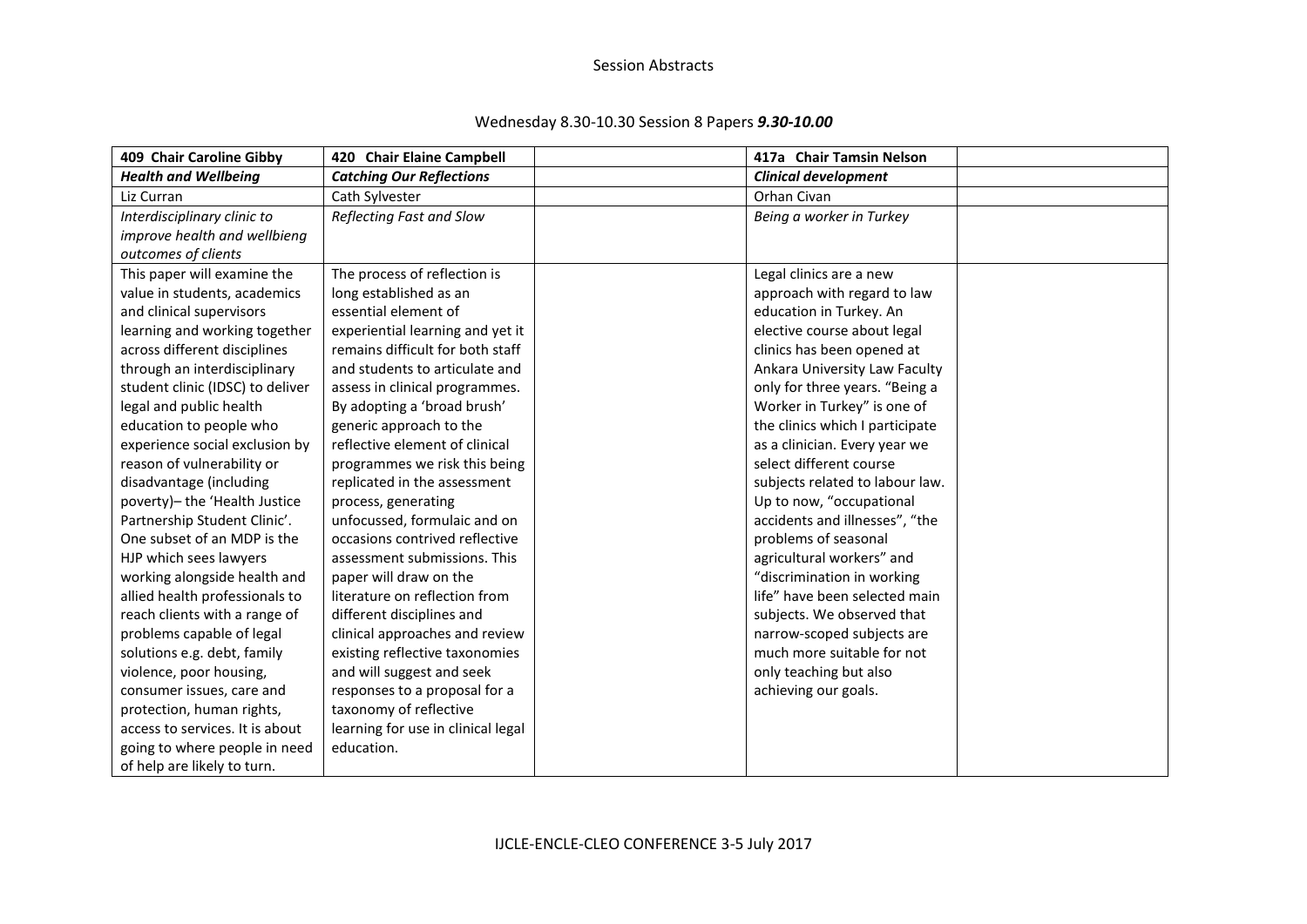# Wednesday 10.30-12.00 Session 9 Papers *10.30-11.00*

| 409 Chair Ana Speed              | 420 Chair Vicky Gleason               | <b>Chair Jonny Hall</b><br>410 | 417a Chair Tamsin Nelson            | 417b Chair Paul McKeown         |
|----------------------------------|---------------------------------------|--------------------------------|-------------------------------------|---------------------------------|
| <b>Serving the Needs of</b>      | <b>Clinics and Their Environments</b> | <b>Law and Health</b>          | The Curriculum of CLE               | A range of experiences          |
| <b>Communities</b>               |                                       |                                |                                     |                                 |
| Zuzana Illyova, Maria            | Oke-Samuel Olugbenga                  | Nicola Antoniou, Eleanor       | Ali Ersoy Kontaci (via Skype)       | Anne Kotonya                    |
| Havelkova,                       |                                       | Scarlett (via Skype)           |                                     |                                 |
| Courses at the Comenius          | Role of CLE in Community              | Legal Advice within the        | From Constitutional Law to          | Judicial attachment             |
| University Bratilslava and the   | Development                           | <b>Romford Autism Hub</b>      | Constitutional Politics: a clinical | programme                       |
| impact on Communities            |                                       |                                | contribution to doctrinal legal     |                                 |
|                                  |                                       |                                | education                           |                                 |
| Comenius University in           | One of the key provisions of          | The University of East         | "Individual Application" to         | Judicial attachment provides    |
| Bratislava, Slovakia has a       | the Mineral and Mining law in         | London's Legal Advice          | Constitutional Courts is a judicial | experiential learning which     |
| relatively new clinical program  | Nigeria is the adoption of            | Centre has collaborated        | mechanism whereby individuals,      | breathes life to several        |
| that is inter alia targeted on   | <b>Community Development</b>          | with the Sycamore Trust        | whose fundamental rights have       | theories and concepts           |
| helping the communities. In      | Agreement as a tool to                | U.K. which is a charity        | been violated by public             | acquired during lectures,       |
| our presentation we will focus   | manage the social and other           | that provides services to      | authorities, seek remedy to         | inculcates in the students the  |
| on those clinical courses that   | consequences of mining in the         | support clients and their      | secure their rights from further    | need for access to justice,     |
| directly interact with           | host and surrounding                  | families that are affected     | violations. Nevertheless, a pure    | ethical legal practice. It      |
| communities and provide legal    | communities.                          | by Autistic Spectrum           | legal approach to individual        | exposes the student to the      |
| assistance to them. These        | It is equally important in            | Disorders (ADS) and /or        | application falls short of          | functions of both the bar and   |
| courses are                      | securing a peaceful working           | learning difficulties. Our     | explaining the socio-political      | bench in the justice system     |
| (1) Street Law, (2) Legal Clinic | relationship and environment          | Student Advisers will be       | factors that play an important      | and gives them ideas for the    |
| for NGOs and (3) Students'       | between promoters of mining           | offering free legal advice     | role in the process. "The           | final year legal research       |
| Legal Counselling Centre.        | projects and communities.             | at the Romford Autism          | Individual Application Clinic" aims | paper. Through this paper,      |
| Our target communities that      | In Nigeria, development of            | Hub. This paper will           | at challenging this potentially     | the author conducts a study     |
| we provide assistance for        | CDAs has not been                     | explore our journey, as        | misleading understanding of the     | of the judicial attachment      |
| involve students at the          | transparent, while it is hardly       | well as the impact and         | mechanism and invites its           | through a reflection on her     |
| elementary and secondary         | enforced. This development is         | challenges of this             | participants to think outside the   | experience of running the       |
| educational level institutions,  | due to different factors.             | project.                       | boundaries of legal theory and      | program supported by            |
| incarcerated women in female     | The paper explores                    |                                | language. In other words, this      | evidence from student           |
| penitentiaries and               | opportunities for law clinics in      |                                | clinic offers a revised approach to | reports prepared over a four    |
| disadvantaged members of a       | Nigeria in the development            |                                | constitutional law, by taking       | year period. The insights       |
| particular community (i.e.       | and enforcement of                    |                                | constitutional politics into due    | make the case for promoting     |
| disabled, homeless, victims of   | <b>Community Development</b>          |                                | consideration.                      | clinical legal education in law |
| domestic violence etc.).         | Agreement.                            |                                |                                     | schools in Kenya.               |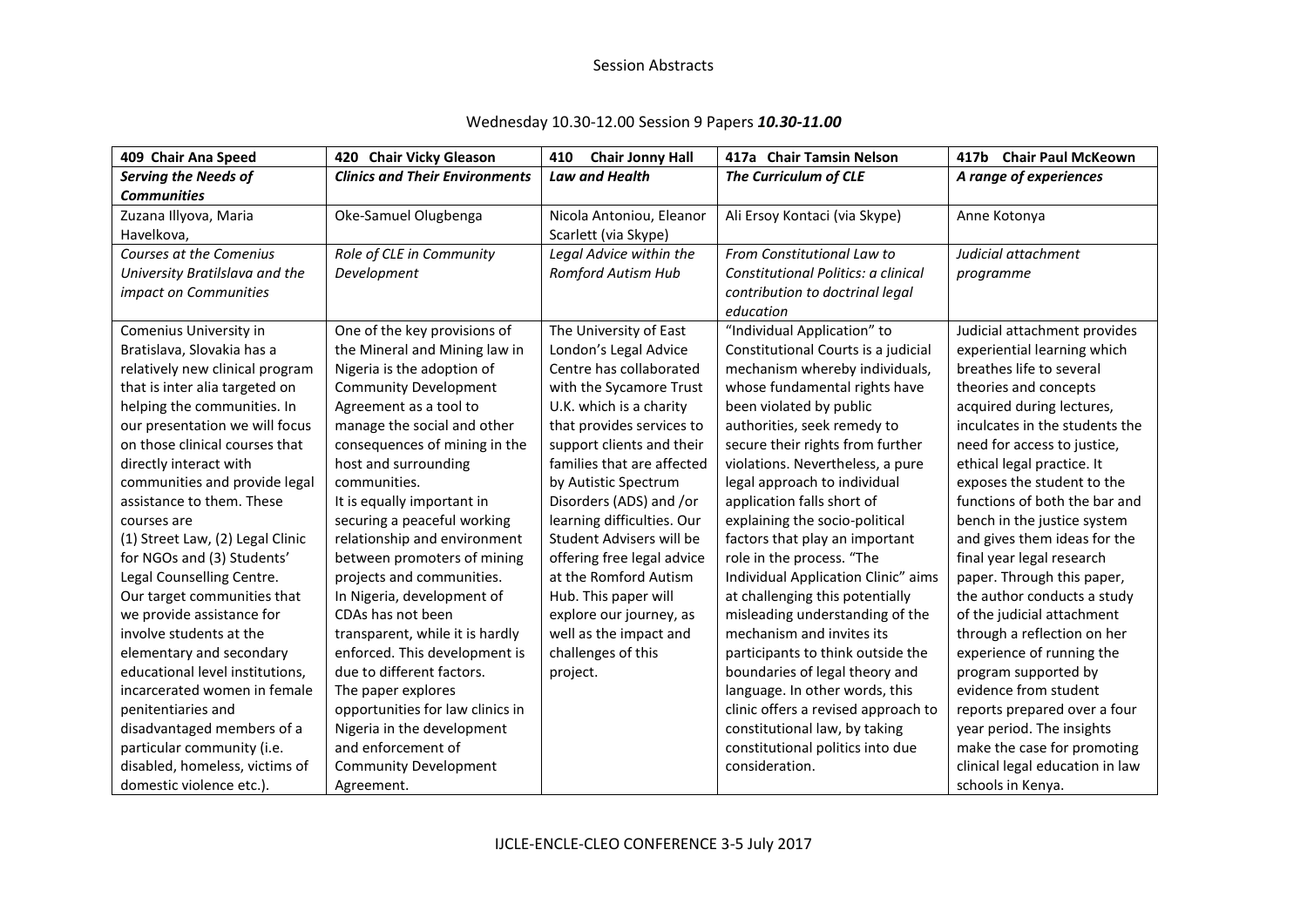# Wednesday 10.30-12.00 Session 9 Papers *11.00-11.30*

| 409 Chair Ana Speed            | 420 Chair Vicky Gleason               | <b>Chair Jonny Hall</b><br>410    | 417a Chair Tamsin Nelson         | 417b Chair Paul McKeown           |
|--------------------------------|---------------------------------------|-----------------------------------|----------------------------------|-----------------------------------|
| <b>Serving the Needs of</b>    | <b>Clinics and Their Environments</b> | <b>Law and Health</b>             | The Curriculum of CLE            | A range of experiences            |
| <b>Communities</b>             |                                       |                                   |                                  |                                   |
| Giusy D'Alconzo                | Sarah Buhler                          | Michelle Christopher              | Yael Efron                       | Ben Waters, Will Spring           |
| Overcoming child poverty       | Researching the impact of law         | Law Students, Pro Bono            | What can be taught by clinical   | <b>Community Legal Companions</b> |
| through access to justice      | student advocacy in a Canadian        | Community Outreach and            | teaching?                        |                                   |
|                                | <b>Housing Law Tribunal</b>           | <b>Medical-legal Partnerships</b> |                                  |                                   |
| A clear link exists between    | My paper will discuss my              | "Law Students, Pro Bono           | This empirical study             | The CLOCK Community Legal         |
| poverty and lack of access to  | ongoing research project that         | Community Outreach and            | conducted in Israel, suggests    | Companion scheme has been         |
| justice. In Italy, more than 1 | seeks to investigate the impacts      | Medical-Legal Partnerships"       | that the clinical teaching       | introduced to provide an          |
| million children (11%) face    | of the advocacy of clinical law       | explores the impact of            | impacts students far beyond      | opportunity for those within      |
| absolute poverty and the       | students on the experiences of        | community outreach on law         | their legal understanding.       | our communities who are           |
| economic crisis has negatively | tenants seeking justice at the        | students as they begin to         | Some themes found in their       | caught in the so-called 'justice  |
| affected the framework of      | Office of Residential Tenancies,      | form their professional           | statements include:              | gap' to gain support and          |
| guarantees for the most        | which is the administrative law       | identities. The medical-legal     | • Participation in the clinic is | guidance from law students        |
| vulnerable. In this context,   | tribunal that deals with housing      | partnership model is              | significant for professional     | when they attend court            |
| Save the Children Italy        | law issues in Saskatoon,              | examined as a method of           | development.                     | unrepresented. Drawing on         |
| developed new                  | Canada. I will discuss the            | holistic legal service            | • Participation in the clinic is | the socio-legal experiential      |
| methodologies of legal         | background of the research            | delivery, enabling clinicians     | significant for personal         | learning opportunities            |
| support aiming to break the    | project and the challenges and        | to effectively teach law          | growth.                          | presented by such an              |
| reinforcing cycle between      | rewards of designing and              | students the client               | • Motivation to continue         | initiative for undergraduate      |
| poverty and lack of            | implementing the research. I          | relationship and                  | contribution to society after    | law students, how the scheme      |
| guarantees; among them, the    | will also share preliminary           | management skills needed          | graduation.                      | operates in the Canterbury        |
| "Legal Clinic-Legal Front      | findings from the data, and will      | for working with vulnerable       | • Frustration due to lack of     | <b>Combined Court Centre as</b>   |
| Office model", a combination   | seek to consider what these           | and marginalized clients,         | ability to help more             | well as the benefits it           |
| of activities involving legal  | findings tell us about                | while also assisting law          | (professionally or personally).  | provides for the local            |
| practitioners and law students | meaningful and effective              | students to address unmet         | • Frustration due to the gap     | community.                        |
| in providing children and      | clinical law practice and             | legal needs in the                | between the motivation to        | Consideration how this            |
| families with high-quality     | pedagogies.                           | community.                        | help and the nature of the       | community-based project can       |
| information, free legal advice |                                       |                                   | work at the clinic.              | provide undergraduate law         |
| and representation.            |                                       |                                   | This presentation is an          | students with valuable            |
|                                |                                       |                                   | invitation for colleagues to     | employability skills acquisition  |
|                                |                                       |                                   | engage in a comparative          | through analysis of their own     |
|                                |                                       |                                   | study at their legal clinics.    | perceptions will be evaluated.    |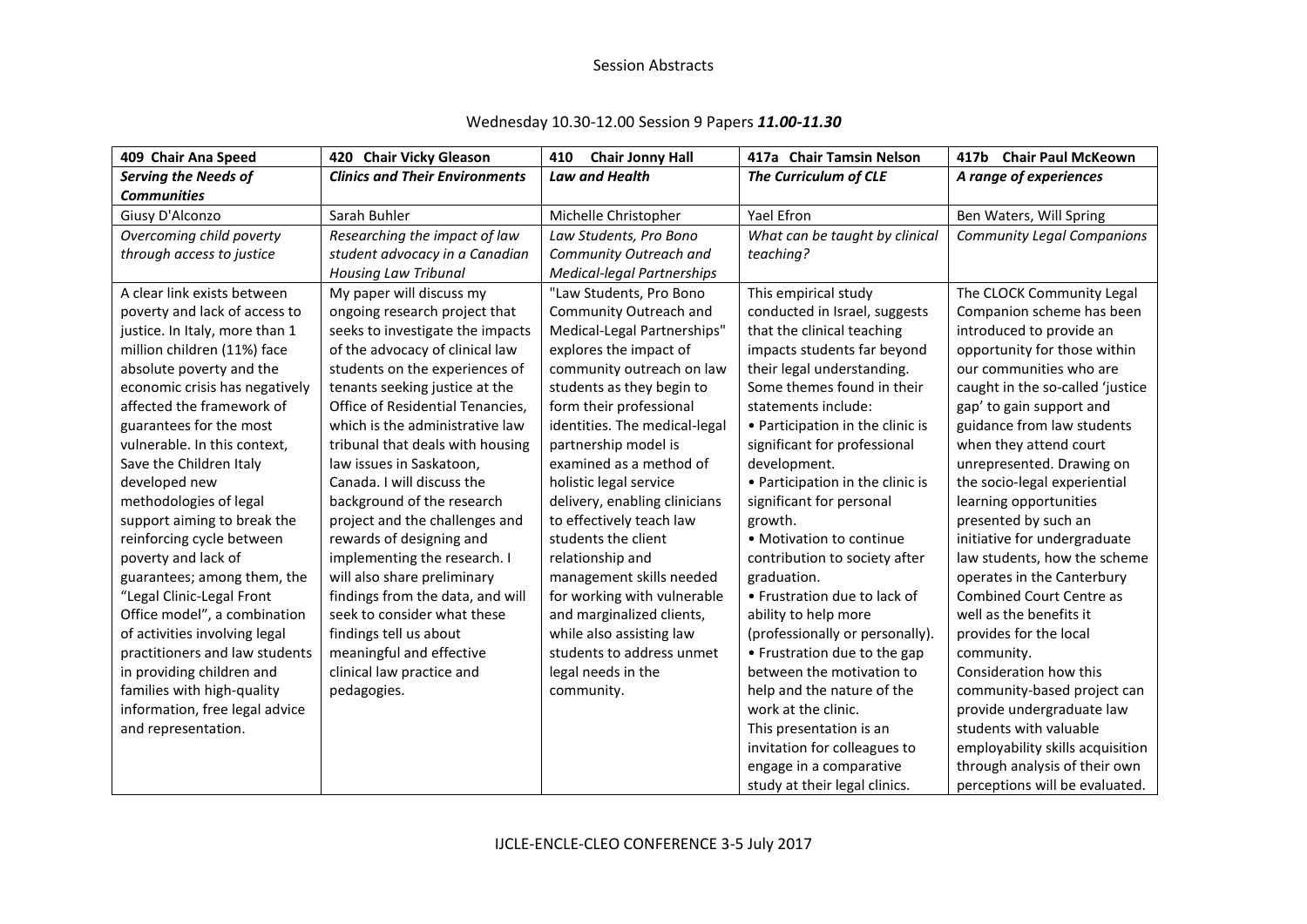# Wednesday 10.30-12.00 Session 9 Papers *11.30-12.00*

| The Curriculum of CLE                                                                                                                                                                                                                                                                                                                                                                | A range of experiences                                                                                                                                                                                                                                                                                                                                                                                                                                                                                                                 |
|--------------------------------------------------------------------------------------------------------------------------------------------------------------------------------------------------------------------------------------------------------------------------------------------------------------------------------------------------------------------------------------|----------------------------------------------------------------------------------------------------------------------------------------------------------------------------------------------------------------------------------------------------------------------------------------------------------------------------------------------------------------------------------------------------------------------------------------------------------------------------------------------------------------------------------------|
| Jarolav Benak, Yael Efron                                                                                                                                                                                                                                                                                                                                                            | Yuliya Saukina, Ksenia<br>Zhukouskaya                                                                                                                                                                                                                                                                                                                                                                                                                                                                                                  |
| What can be taught through<br>clinical legal education and how<br>do we know it?                                                                                                                                                                                                                                                                                                     | the experience of Belarus                                                                                                                                                                                                                                                                                                                                                                                                                                                                                                              |
| Stephen Wizner in 2002<br>published an article stating five<br>results that students can get from<br>clinical legal education. However,<br>his statement - based on<br>common sense and many years<br>of experience - was never backed<br>with empirical evidence. The aim<br>of the proposed paper is to offer<br>methods that can either confirm<br>or reject Wizner's statements. | The unique experience of<br>the law faculty of the<br><b>Belarusian State University</b><br>on the integration of clinical<br>legal methods in the<br>creation of a program of<br>practical training of students<br>who do not pass a course of<br>legal clinic. The curriculum<br>includes not only the main<br>activities for students of<br>legal clinics, but also some<br>additional practical training<br>(e.g., mediation,<br>negotiation, moot court).<br>Presentation of the training<br>program and development<br>findings. |
|                                                                                                                                                                                                                                                                                                                                                                                      |                                                                                                                                                                                                                                                                                                                                                                                                                                                                                                                                        |